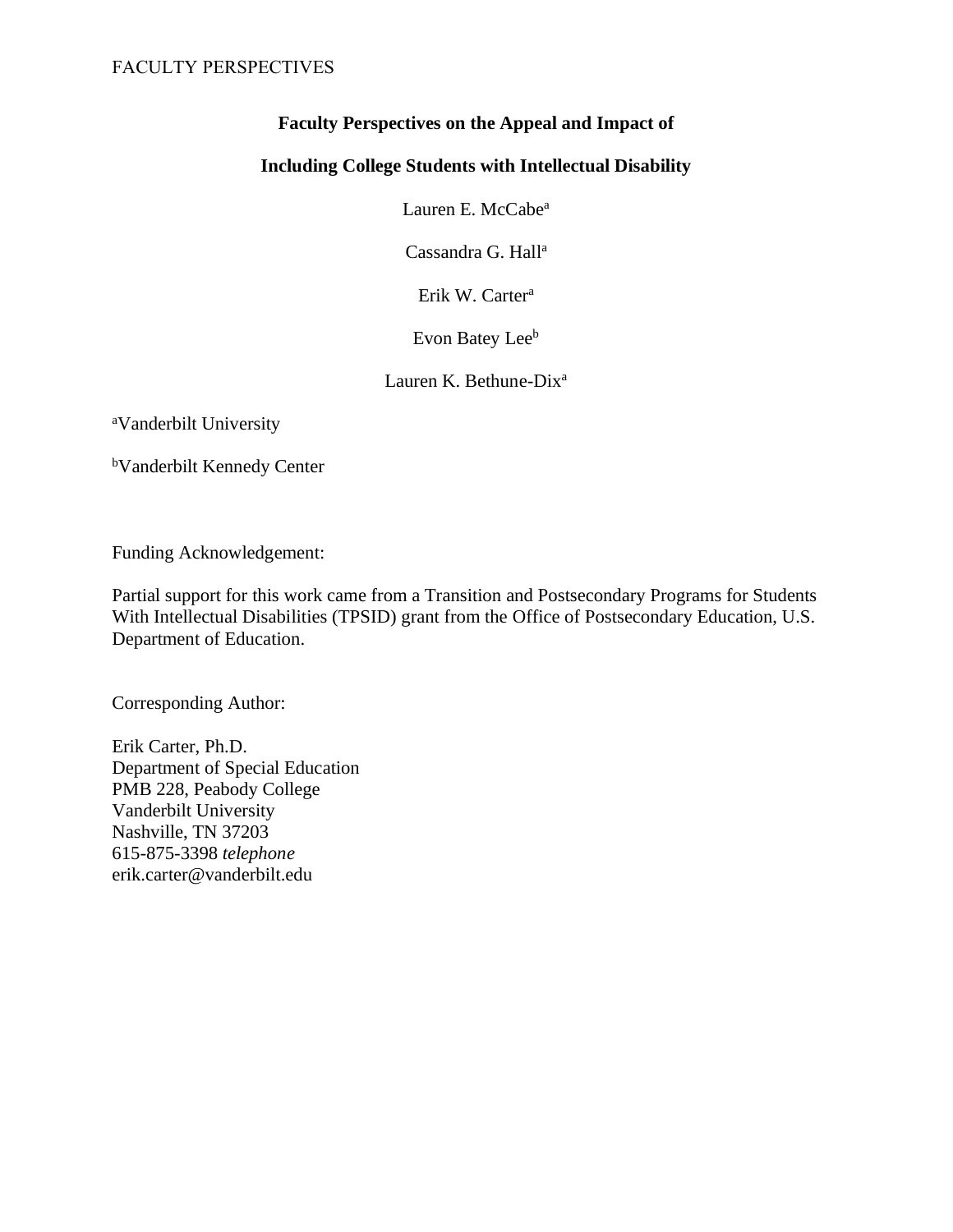# **Abstract**

Supporting the academic engagement of students with intellectual disability is a central focus of inclusive postsecondary education (IPSE) movement. In this study, we used focus group interviews to explore the views of 23 university faculty involved in teaching college students with intellectual disability in traditional courses. We asked faculty about their motivations for offering inclusive courses, how they were affected by the experience, and how they perceived classmates were impacted. Faculty discussed a range of factors that drew them to this inclusive teaching experience and highlighted multiple ways in which they and their students were positively impacted by the enrollment of students with intellectual disability. We offer recommendations for research and practice aimed at expanding and strengthening the academic experiences of college students with intellectual disability within IPSE programs.

*Keywords*: faculty, inclusive higher education, inclusion, intellectual disability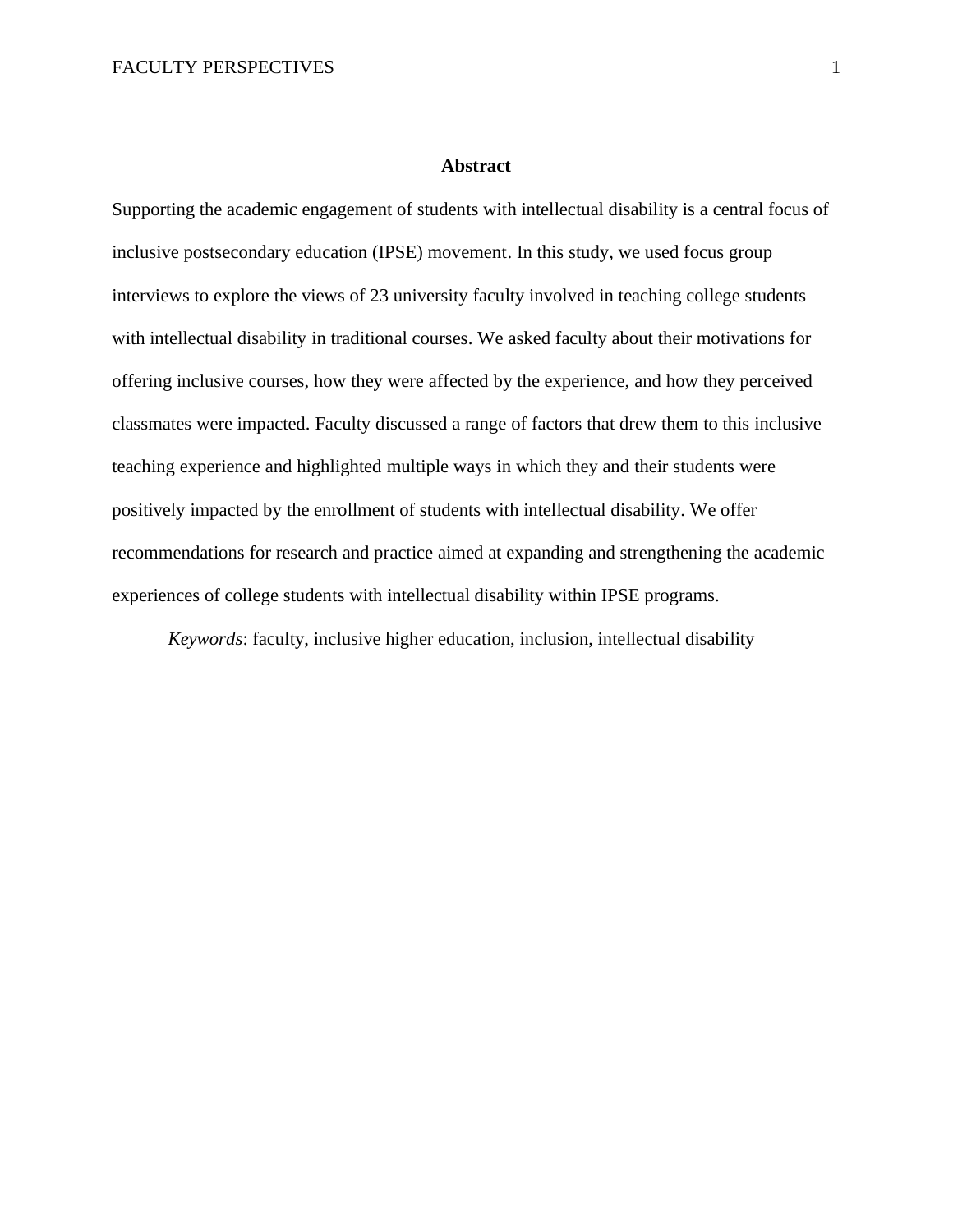# **Faculty Perspectives on the Appeal and Impact of Including College Students with Intellectual Disability**

Inclusion has been a dominant theme within discussion of special education policy and practice for many decades. Efforts to provide elementary and secondary students with intellectual disability meaningful access to the full range of learning and social opportunities in their schools have now extended into the world of higher education (Grigal et al., 2013; Kelley & Westling, 2019). More and more postsecondary campuses are establishing formal programs aimed at supporting the active involvement of young adults with intellectual disability in all aspects of college life (Grigal & Papay, 2018). With support from program staff and peer mentors, students with intellectual disability attend classes, join student organizations, participate in campus activities, hold part-time jobs, live in the dorms, volunteer in their community, and enjoy time with friends. The inclusive postsecondary education (IPSE) movement has spread to nearly 300 campus in the United States, as well as to many other countries (O'Brien et al., 2019).

Although many experiences and relationships during college can be formative, it is the coursework that forms the foundation for much of this learning. The classes students take expose them to new ideas, deepen their understanding of a discipline, equip them to be lifelong learners, connect them to fellow students, and prepare them for future careers. Although some programs for students with intellectual disability still remain substantially segregated, best practices in IPSE emphasize involving students in typical courses alongside other students without similar disabilities (Grigal et al., 2012). This often involves auditing one or more university courses that align with a student's current interests or future career plans. IPSE program staff typically work closely with faculty to identify the supports students will need to participate meaningfully.

Given the centrality of academic courses to the college experience, it is crucial that researchers examine the experiences of faculty who have included students with intellectual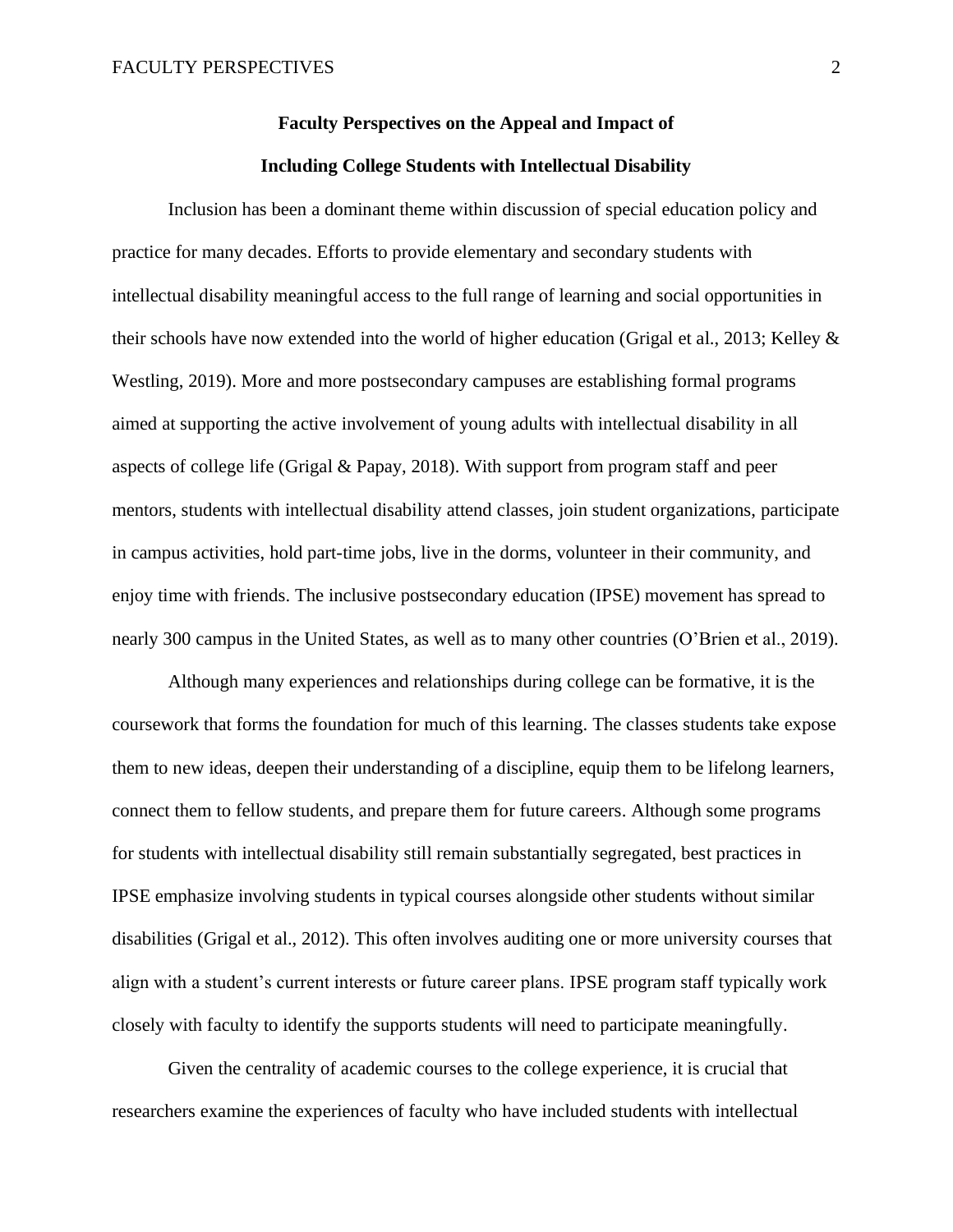disability in their university classrooms. To date, only a few studies have addressed this critical perspective (e.g., Almutairi et al., 2020; Gibbons et al., 2015; Gilson et al., 2020; Jones et al., 2016). While much research has addressed how faculty view the inclusion of college students with physical disabilities, learning disabilities, or mental health diagnoses (see review by Kim & Aquino, 2017), including students with intellectual disability within the higher education classroom may comprise a substantially different experience. Research addressing faculty perspectives on IPSE are needed in several areas.

First, it is important to understand what draws faculty to include students with intellectual disability in their courses. On most campuses with IPSE programs, enrollment decisions are made in collaboration with faculty, as students with intellectual disability do not typically take courses for standard college credit (e.g., they audit, unofficially attend, or receive credit only for their credential; Grigal et al., 2019), they may lack prerequisite classes, or they are non-majors. Recent studies indicate that faculty vary in the degree to which they would be willing to have students with intellectual disability audit their courses or enroll for credit (e.g., Gibbons et al., 2015; Gilson et al., 2020). What leads some professors to pursue or embrace this experience while others decline? The motivations of faculty have been addressed in just one study. In their qualitative study, Bauer and Harlin (2016) found that faculty at a religiously-affiliated university who became involved in teaching inclusive courses were motivated by their faith commitments. Additional research is needed to elucidate the wide range of potential factors that may shape faculty decisions in this area.

Second, the experience of including students with intellectual disability is likely to impact the faculty who teach these courses. Although the broad and reciprocal benefits of inclusive higher education are often advertised (Kelly  $&$  Westling, 2019), they have been insufficiently researched. In what ways might faculty be positively or negatively affected by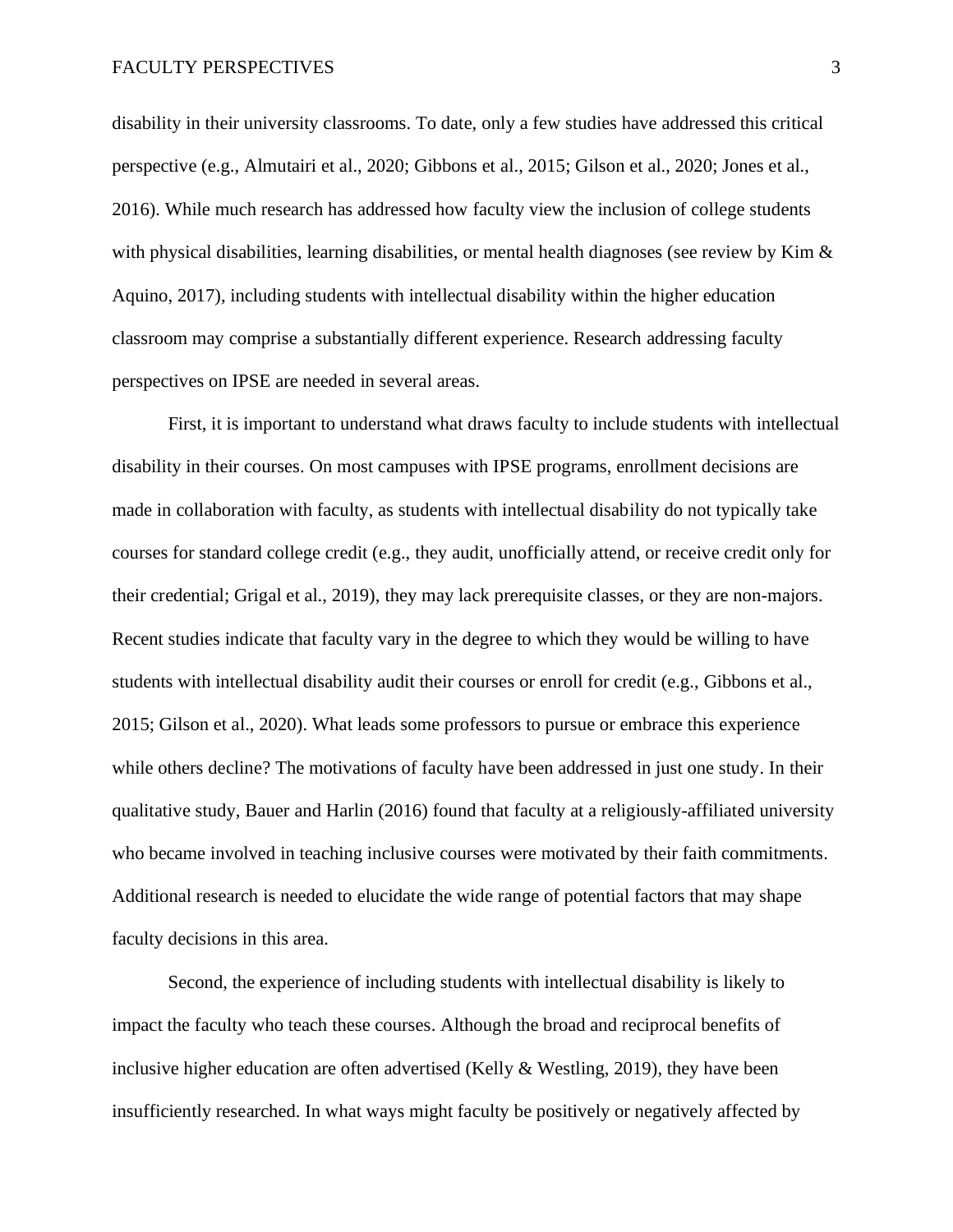teaching students with intellectual disability? Only one study has explored this area of impact. Jones et al. (2016) surveyed 34 faculty at a regional university who had at least one student with intellectual disability who had been enrolled in their course. Many of these faculty reported their growth and development as an instructor, experienced the value of inclusion on their teaching, and developed new relationships with students with intellectual disability. Expanding access to academic coursework within IPSE programs may be facilitated by better understanding the variety of ways in which faculty are personally impacted by this experience.

Third, fellow college students who have the opportunity to learn alongside students with intellectual disability may themselves be shaped by the experience. Carter and McCabe (in press) identified 24 studies in which college students described the personal benefits (i.e., social, academic, attitudinal, professional) of having formal or indirect involvement in the inclusion of fellow students with intellectual disability. Faculty have a unique vantage point from which to speak to this impact in their classrooms. In their survey study, Gibbons et al. (2015) found that most faculty anticipated classmates would learn how to communicate and interact with individuals with disabilities better if students with intellectual disability were included in regular courses. Likewise, Jones et al. (2016) found that faculty who had this teaching experience said other students in their class benefitted by increasing their disability awareness, developing altruism, and gaining exposure to new perspectives and diversity. Additional research is needed to explore the ways in which these peers might be impacted.

The purpose of this qualitative study was to examine the perspectives of university faculty regarding the appeal and impact of including students with intellectual disability. We addressed three research questions: What motivates faculty to get involved in teaching a class that included students with intellectual disability? How are faculty impacted as a result of teaching these classes? How did faculty describe the impact on other classmates?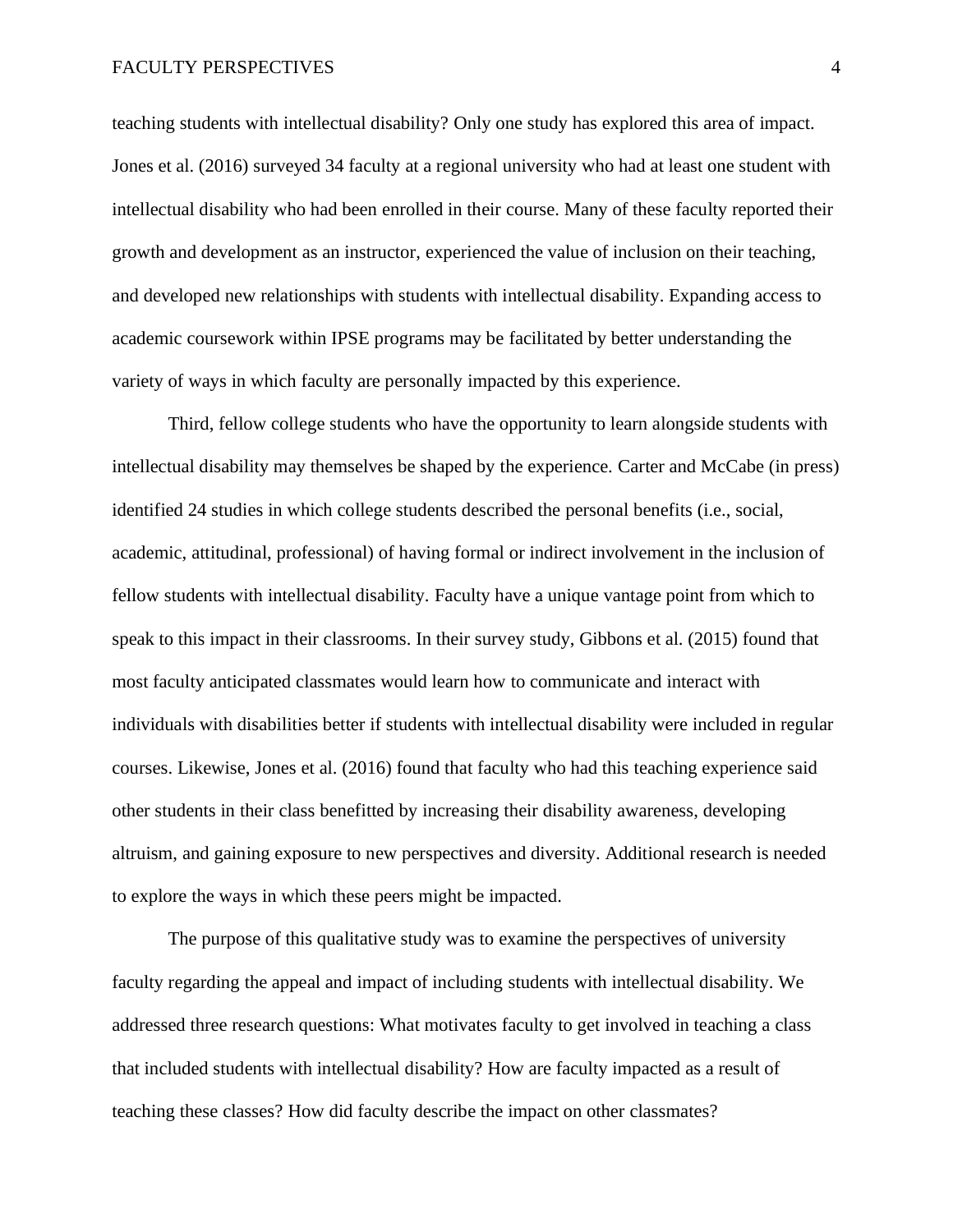#### **Method**

# **Inclusive Postsecondary Education Program**

This study was conducted at a top-tier, research-intensive university that had hosted an IPSE program for almost ten years. At the time of the study, the university had approximately 6,900 undergraduate students, 6,200 graduate students, and almost 1,900 faculty across its ten schools. The four undergraduate schools hosted 40 different academic departments. Undergraduate enrollment was 51% female and 58% non-White. More than one third (36%) of students had attended private high schools.

The IPSE program supported 35 college students with intellectual disability, many of whom also had co-occurring disabilities. To be admitted to the program, students must (a) be 18- 26 years old, (b) have a diagnosis of an intellectual disability, (c) have completed high school and received a standard or alternate diploma (i.e., occupational or special education), (d) not meet eligibility requirements for admission into a traditional college program, and (e) have a strong personal desire to attend college. Prior to receiving federal TPSID funding four years earlier, the program had accepted some students with other developmental disabilities who did not have a co-occurring cognitive impairment.

Students take one or two traditional university courses each semester. These courses are taught by university faculty and taken alongside typically matriculated students without intellectual disability. Students select courses based on (a) their personal preferences, (b) available space, (c) academic pre-requisites, and (d) IPSE program staff input. Person-centered planning also drives course choices along with consultation from each student's advisor. However, faculty are approached before enrolling a student with intellectual disability in their class and have the option to decline. Unlike typically matriculated students, students with intellectual disability audit classes and do not pursue traditional majors as part of their IPSE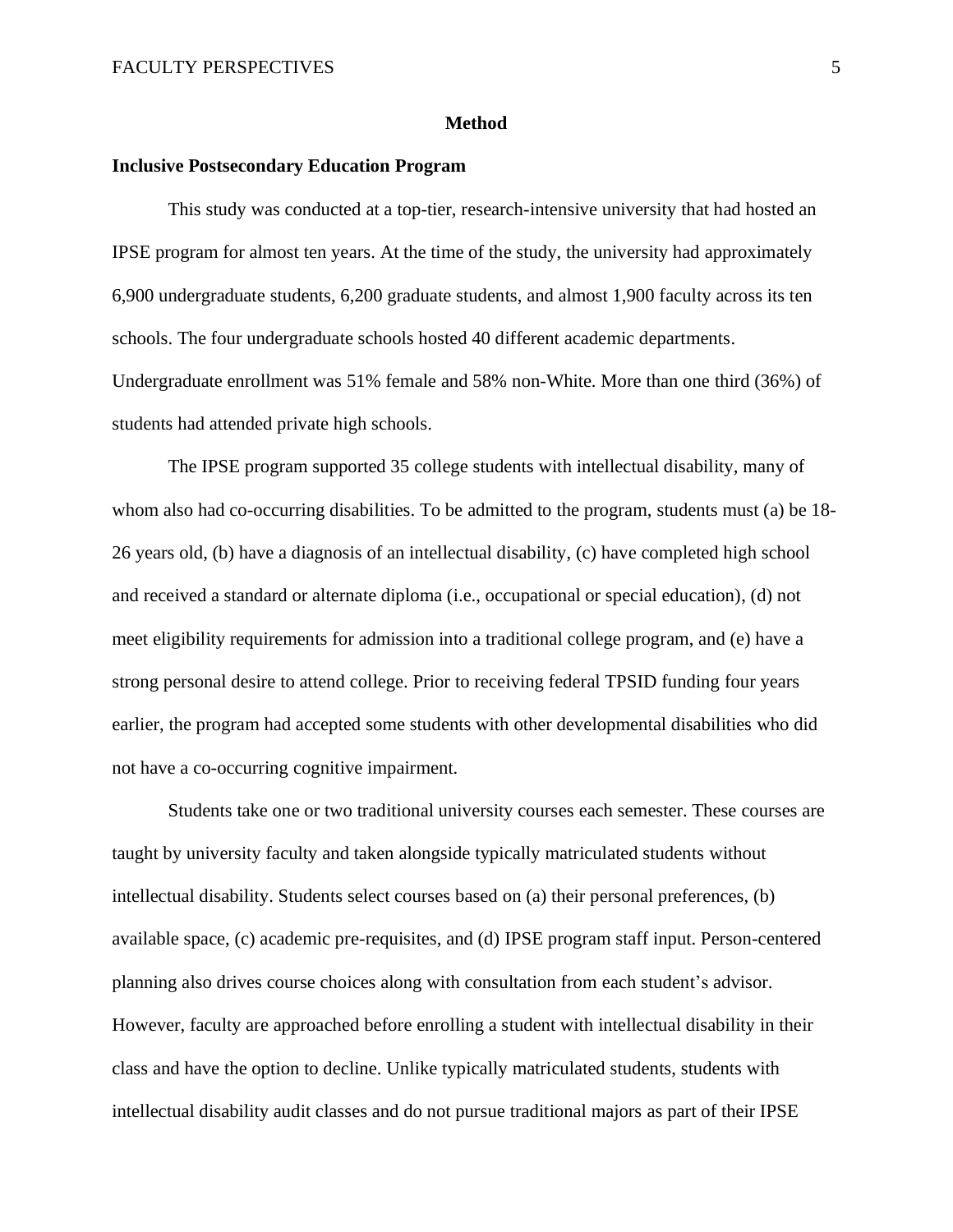certificate. Because students may not have taken all pre-requisite courses, are non-majors, or may be requesting enrollment in a class that has reached capacity, faculty have discretion about enrolling any student who has a special status. Following a student's official enrollment, program staff develop an individualized syllabus (called a "learning agreement"). This learning agreement incorporates individualized modifications that are aligned with course topics and assignments, as well as addresses any distinctive academic and social expectations for the students. The document is reviewed by the student, the academic director of the IHE program, and the faculty member who teaches the course. In addition to these courses, students with intellectual disability also take specialized seminars with other students with intellectual disability (e.g., Health and Wellness, Personal Finance, Interpersonal Skills, Living on Your Own, Sexual Awareness, Emotional Regulation, Food Preparation and Safety). Finally, they complete internships and part-time jobs, participate in student organizations, and attend campus activities. The IPSE program is non-residential.

#### **Faculty Participants and Recruitment**

Students with intellectual disability had taken 180 different courses across all four colleges and 40 different departments. We worked with the IPSE program director to recruit eligible faculty (i.e., those who had taught a student with intellectual disability for one or more semesters). We emailed invitations that described the study, the inclusion criteria, and the honorarium (i.e., a \$50 VISA gift card). It included a survey link through which faculty could sign up for a pre-scheduled focus group. If unavailable on any of the dates, we asked faculty to indicate their interest in future dates (if added) or individual interviews. When at least four faculty members had signed up for a scheduled date, an email confirmation was sent. Of the 112 eligible faculty currently working at the university, 38 indicated interest in the study and 28 were available on one of the dates. Twenty-three faculty ultimately attended the four focus groups.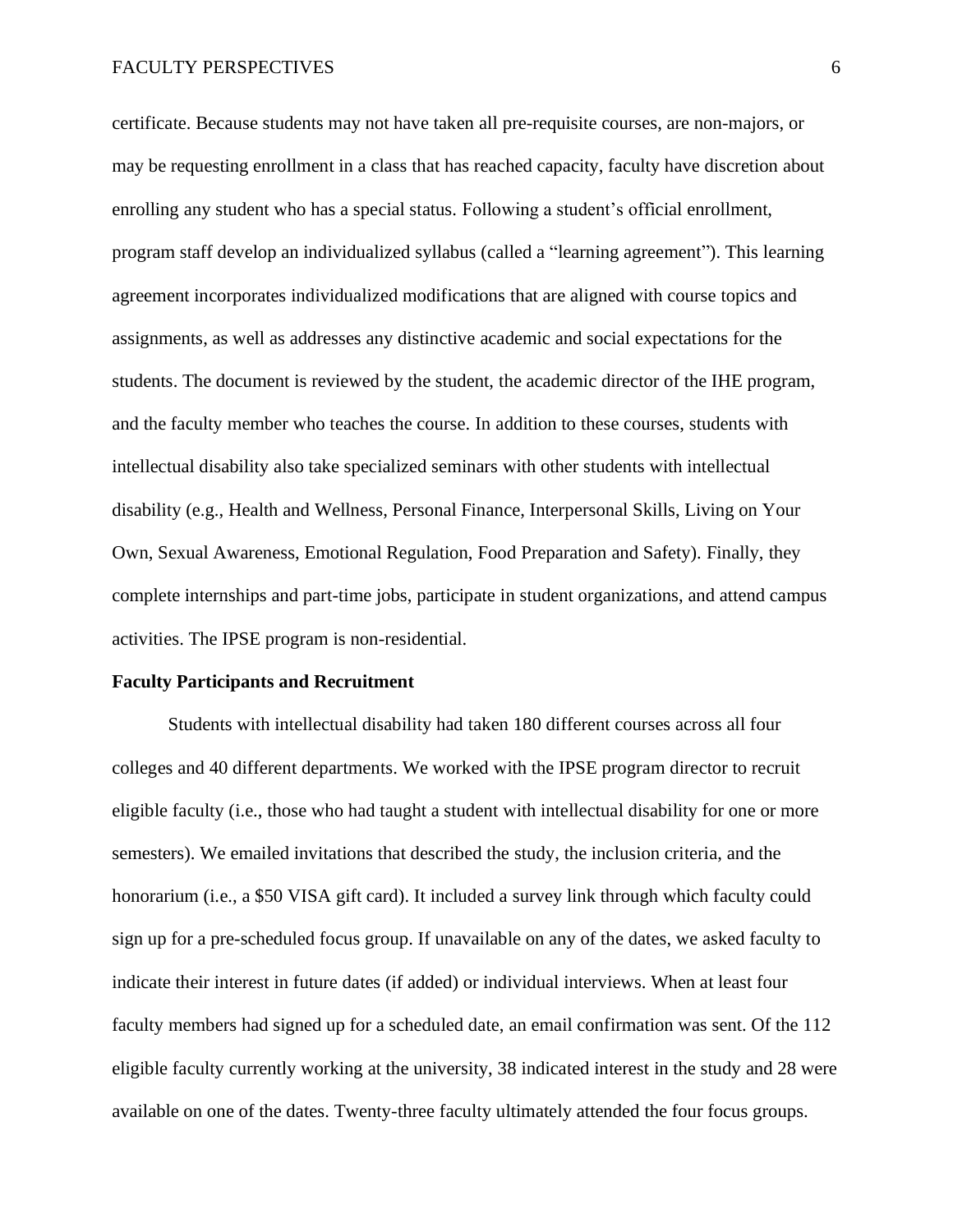Sixteen faculty (70%) were female and seven (30%) were male. Sixteen were White (70%), three were Hispanic/Latino (13%), two were Black (9%), and two reported multiple races (9%). Their average age was 49 years (range, 30 to 72 years). They averaged 13 years (range, 2 to 29 years) of employment at the university and 16 years (range, 4 to 39 years) on faculty anywhere. During their time at the university, they taught an average of 3.7 students (range, 1 to 10 students) supported by the IPSE program over an average of 2.8 semesters (range, 1 to 5 semesters). Sixteen faculty taught courses in the College of Arts and Sciences, five faculty taught in the College of Education, and two faculty taught in College of Music; none were from the College of Engineering. Specific disciplines are referenced in the results.

# **Focus Groups and Data Collection**

Given the paucity of prior research on faculty perspectives related to teaching students with intellectual disability, we adopted an exploratory approach in this study. We chose focus group methodology because it provided a context for eliciting a wide range of perspectives across multiple faculty. In other words, we were interested in understanding the diversity of faculty experiences at this campus, rather than trying to establish consensus on what comprised a common experience. We anticipated that the considerable heterogeneity evident among students with intellectual disability, the courses they took, and the faculty who taught them would generate rich discussion and a variety of viewpoints.

We held four focus groups—each involving between three and seven faculty members during the fall semester. Each lasted 90 min and took place in a private space within the university library. The interviews were facilitated by a faculty member who was not affiliated with the IPSE program. Our concern was that involving IPSE staff in the focus groups could impact the degree to which faculty spoke candidly about their experiences. However, she had more than 40 years of experience at the university and in the area of developmental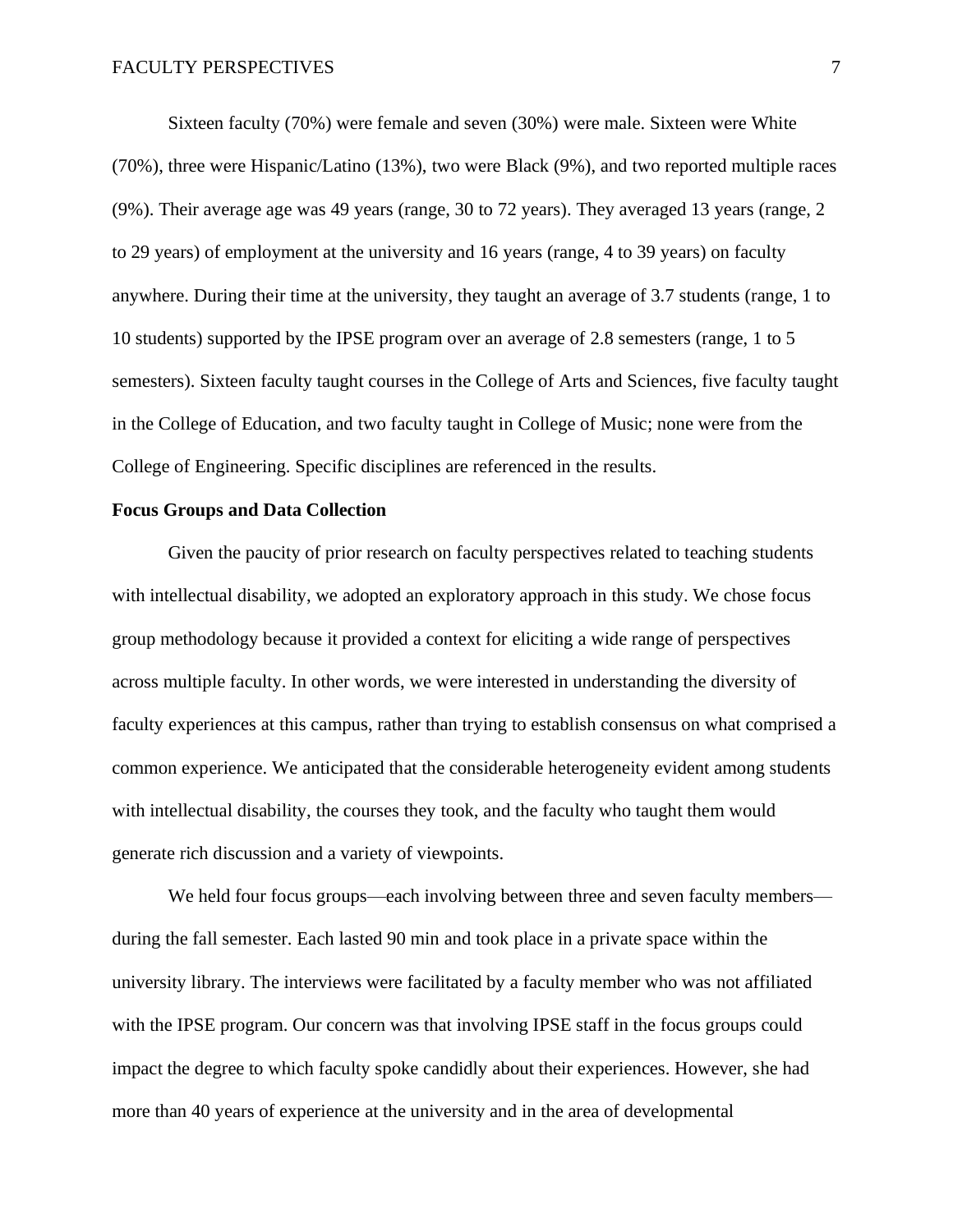disabilities. A notetaker was responsible for tracking who was speaking and noting any nonverbal behaviors (e.g., laughter, nods of agreement, gesture to another person). We provided light snacks and beverages.

The facilitator used a semi-structured interview protocol to guide the discussion. The protocol was developed by the research team and is available by request from the corresponding author. It included questions addressing six core topics: motivations for involvement, faculty experiences with their classroom, the impact of inclusion on faculty, the impact of inclusion on classmates, the impact of inclusion on students with intellectual disability, and recommendations for the IPSE program. Follow-up prompts were used to evoke additional detail or request clarity. The protocol ensured consistency across focus groups, although faculty had latitude to comment on other issues. At the outset of the interviews, the facilitator emphasized, "We are not trying to reach a consensus of opinion in the group. Instead, we are trying to hear the range of perspectives. It is okay—and encouraged—to share a different perspective." Each group was audio-recorded. All focus group responses were transcribed professionally, reviewed for accuracy, and de-identified with pseudonyms.

#### **Data Analysis**

We adopted a team-based approach for our analyses. The team was comprised of two graduate students and one faculty member—all working within the field of special education. All three had worked closely with the university's IPSE program and were familiar with the supports it offered. Data analysis occurred in multiple stages and used the constant comparison method, in which existing codes are frequently compared with previous uses to ensure consistency (Strauss & Corbin, 1990). Analyses occurred in multiple stages. The two graduate students began by independently coding the first focus group transcript. They identified transcript segments relevant to each of our overarching research questions and used open coding to assign initial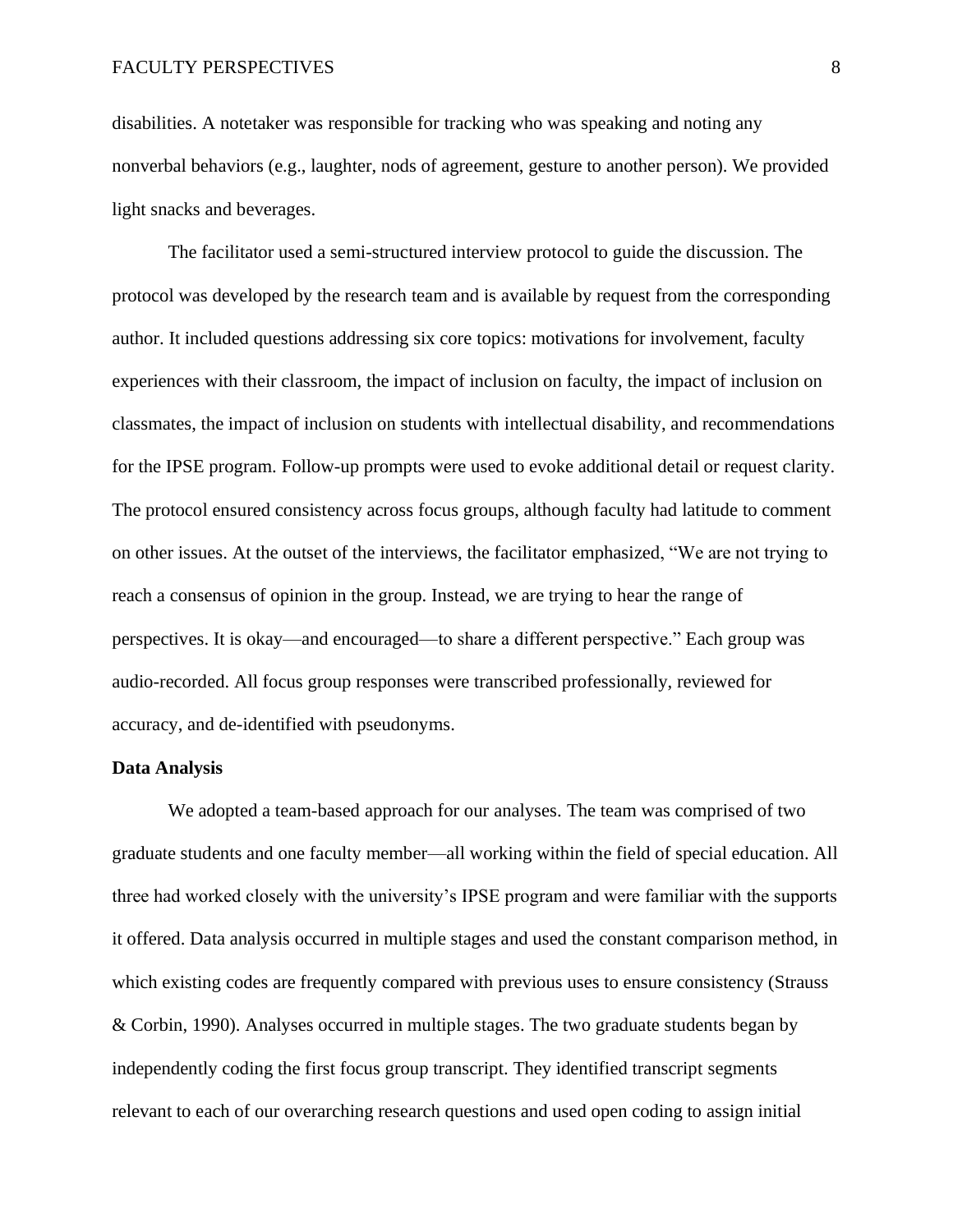categories. Coded responses ranged from short phrases to several paragraphs. Before a new category was created, all existing categories were reviewed for relevance. If a new category was needed, it was added. As noted previously, we were interested in capturing the full range of faculty perspectives regarding their motivations and descriptions of impact. Therefore, every different motivation and impact area mentioned by at least one faculty member was coded and reported. The two graduate students then met to compare their preliminary coding and to reach consensus on an initial coding framework. This first framework was shared with the faculty member for input and additional revisions were subsequently made. The graduate students continued coding each of the remaining transcripts in a similar fashion. They held several consensus meetings in which they compared their independent coding, discussed their additions, and revised the coding framework through consensus. In other words, categories experienced changes in content and definition as newly coded sections of the transcript were compared and categorized. Throughout the process, they met with the faculty member who provided peer debriefing, feedback, and a critique of assumptions.

We took steps to ensure to promote the credibility and trustworthiness of our findings by following recommended practices in qualitative research (Brantlinger et al., 2005). Triangulation occurred in two ways—across sources (i.e., faculty from different disciplines and focus groups) and across analysts (i.e., multiple coders who brought individual perspectives and experiences to the interpretive process). We debriefed at multiple points throughout the process as a way of checking our assumptions and conclusions. We also maintained an audit trail of raw data and products (i.e., iterations of the coding framework) documenting our analysis process. We looked for and reported negative cases that contrasted with most other faculty (e.g., faculty who indicated their approach to instruction was not impacted, faculty who described a negative impact on classmates). Finally, we provided all faculty with a summary of our findings, inviting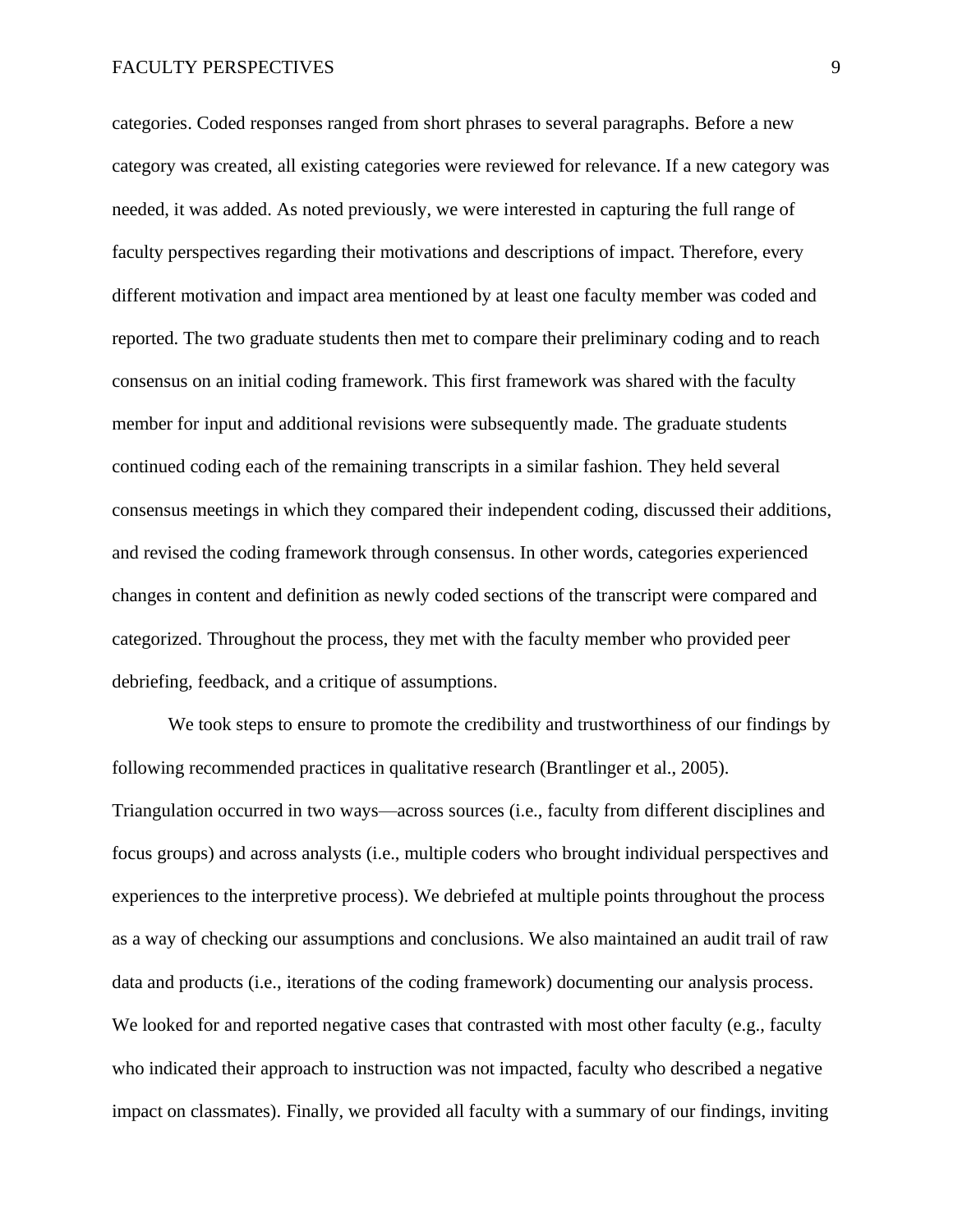them to correct any errors, challenge any interpretations they considered to be inaccurate, and provide any further comments. One faculty member asked to clarify two of her quotes; all other feedback affirmed our framing of the findings.

Although our coding focused on seven distinct research questions, the present article focuses on faculty views across three areas: their motivations for getting involved, the impact of inclusion on faculty, and the impact of inclusion on classmates. A separate paper focuses on the experiences of faculty related to the remaining four areas: their roles within the inclusive classroom, the roles of students within their classrooms, the challenges they experienced, and the strategies they found to be supportive (see Hall et al., in press).

# **Findings**

Table 1 displays a summary of themes identified for each of the three research questions.

# **What Motivates Faculty to Become Involved in Teaching an Inclusive Classroom?**

Collectively, faculty referenced a diversity of different factors that led them to host students with intellectual disability in their college classrooms. This mix of motivations suggests there is no single reason faculty choose to become involved in these teaching experiences.

# *Desire to Educate All Learners*

Six faculty discussed their commitment to educating *all* students as their motivation for becoming involved. They desired an inclusive classroom that served a wide range of students. Michael, a communication studies professor, explained, "On a professional level, I just think it's the right pedagogical choice to make for all of the students involved." Phillip, a music professor, described his call as an educator to teach classrooms that encompass a range of abilities: "I strongly believe in inclusive classes. And I had also often times had students with all kinds of learning disabilities—even if they were not in the [IPSE program]. And they were absolutely wonderful students!" These faculty concluded that it was their duty to welcome and teach *any*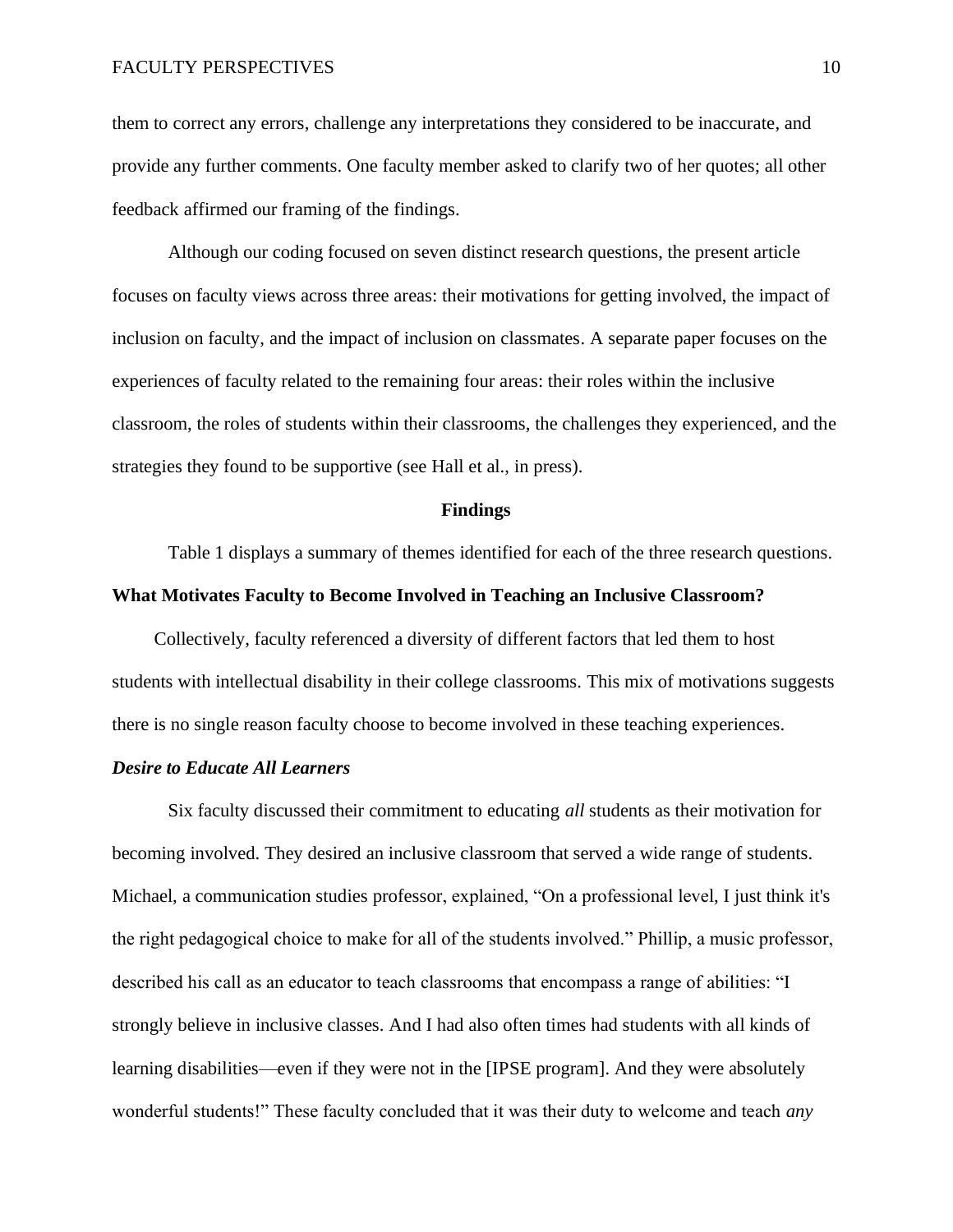student who had the desire to enroll in their course. Indeed, one special education professor

emphasized the notion of inclusion was grounded in her department's core commitments saying,

it is "part of what we do."

# *Curiosity*

Six faculty were prompted by a sense of curiosity about including students with

intellectual disability in their university courses. They expressed interest and intrigue into what

the experience may involve. As Robert, a pharmacology professor, noted:

[Our department] didn't know much about [IPSE program] to be quite honest. But we thought it was worth giving it a shot and just seeing how it went. It sounded like an interesting idea. I'd never heard of a program like that before coming [here].

Laura, an ecology professor, simply noted, "I was mostly curious to see how that would work."

# *Colleague Encouragement*

Five faculty referenced other colleagues who directly encouraged them to pursue enrolling a student with intellectual disability. These colleagues described personal experiences with inclusive education and persuaded them to become involved. Motioning to another faculty member in her same focus group, Laura noted:

Well, I did talk to someone. Actually, I talked to you and another person that I knew that had [IPSE] students before I took the challenge. And I was super encouraged to do it. And I would encourage anyone that talked to me about it.

Silvia, a human development professor, confirmed this sentiment stating, "I reached out to a colleague in human development—one of the other faculty who I knew had [IPSE] students in her class—and asked a lot of her about what her experience was like. And it seemed like a good idea." Another faculty member mentioned being encouraged by her colleague.

# *Course Topic*

Five faculty mentioned their course topic as a consideration when deciding to involve students with intellectual disability. Some faculty felt the course they were teaching was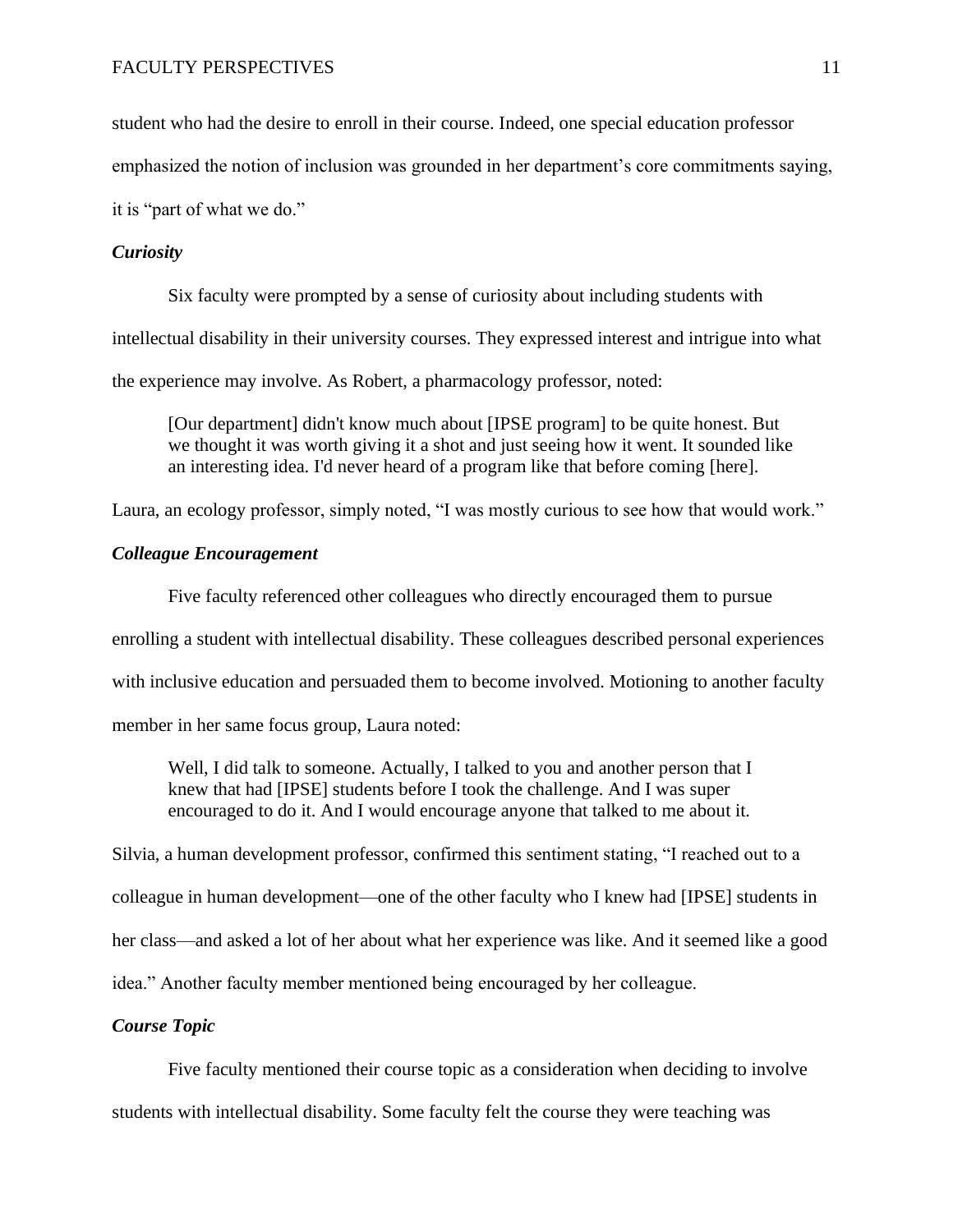especially accessible and appropriate for these students. Joan, who taught a popular music course, noted, "I just thought that it would be a great class. It's music! It's something everybody enjoys. And so that was my motivation." Silvia added that she felt her course on adolescent development would be relatable for students with intellectual disability saying, "I knew the topic would be interesting to them because they are adolescents. And so I was comfortable that the content . . . I could make the content relevant and interesting to them." Some faculty said the requirements of their course were fitting for students with intellectual disability. For example, Robert noted that his course was not "particularly demanding for most students in general."

#### *Prior Experience*

Five faculty had a family member with a disability, which may have primed their involvement. Some faculty like Ruben, a media professor, had a sibling with autism. Others had a child with a disability. Each was motivated to support an experience that their children might themselves one day access in the future. As Esther, foreign language professor, articulated, "I have a kid with a disability...and so I'm interested in this kind of program to see how they might work." Likewise, another faculty added, "More personally, I have a son of the autism spectrum and so I think a lot about inclusion, specifically around individuals with disabilities."

Four faculty mentioned other prior experiences with disability that motivated them to make their class inclusive. These experiences extended beyond having a family member. Some faculty, like Phillip, mentioned prior professional experiences that shaped his decision: "I had a little bit of experience. I did teach public school before this and I was the choir director. So within that setting it was a very inclusive classroom and so I have a little experience." Carl, who taught courses on service learning, had previous encounters with students from the program outside of campus that made him aware of its existence: "I knew about [IPSE program], especially as it started to expand. And now some of the kids I worked with in the therapeutic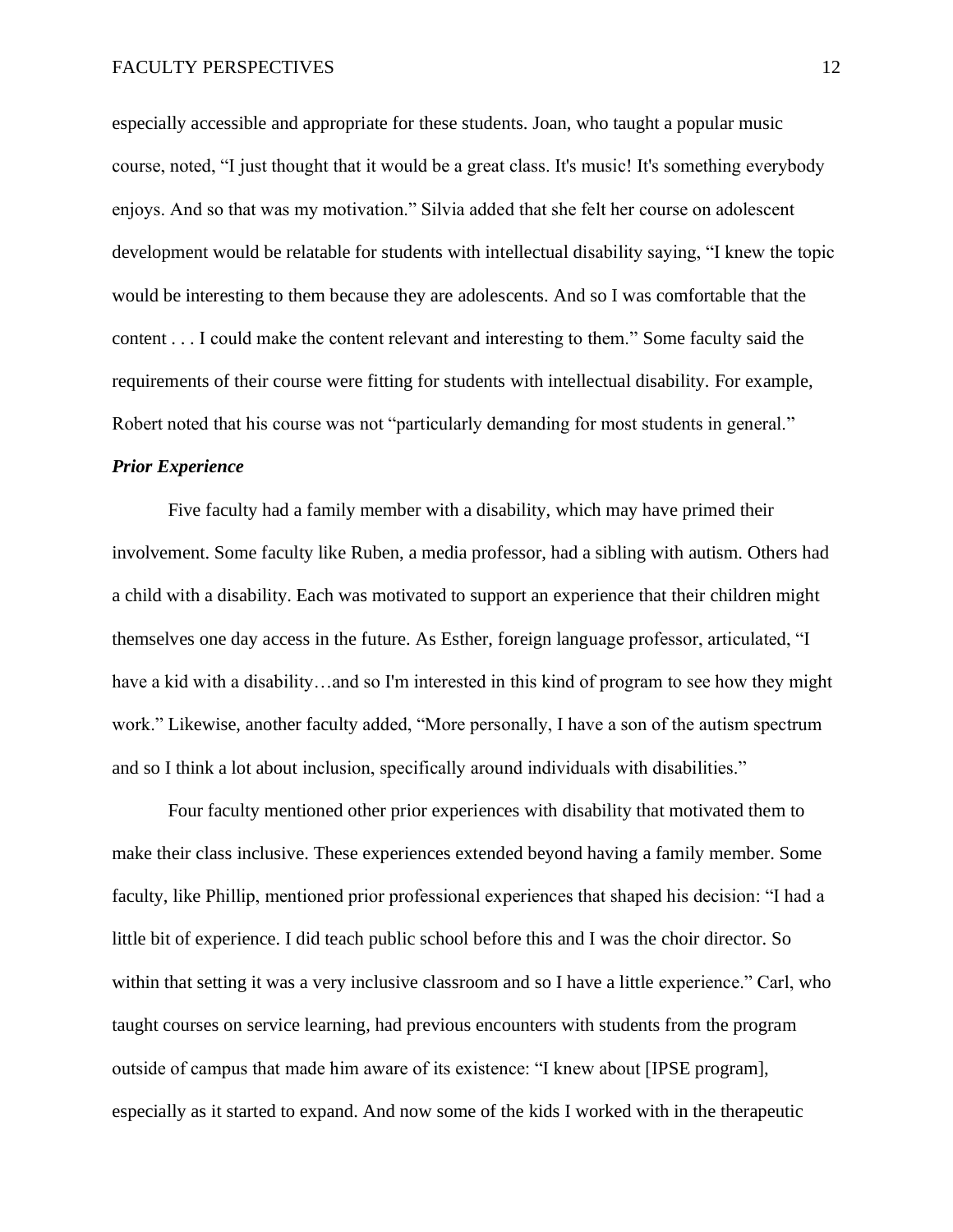riding program are in [IPSE program] around campus. I was like, and just for me personally it was like, 'Oh. They've grown up. They're on a campus.'"

# *Other Motivations*

Several other motivations were mentioned by just one or two faculty each. Two faculty included students with intellectual disability in their course because it promoted greater classroom diversity. These faculty said they were communicating that students of all levels and backgrounds were welcome. As Gabriella, a religious studies professor, commented, "I just saw this as another opportunity to kind of incorporate another layer of diversity into the classroom. I think it's healthy for the environment, for the conversation, and for the other students." Laura felt similarly: "I think I like human challenges … and having different students—diversity in my class—that would an especially interesting one. So, I guess that's what motivated me."

One faculty member included students with intellectual disability at the request of a traditional student. Sophia, a professor of fashion and costume design, described it this way:

I had a student who interned in the costume shop who I just loved having around. And then another student in the costume shop who's not from [IPSE program], was a senior, and she was the student ambassador to the student just by coincidence. And I really wanted the traditional student to be in my class and she told me she would only take my class if the [IPSE program] student took my class. So that was my first inspiration. And I said "Well, the [IPSE program] student, I've got to get that student in there because I really want the other student."

Sophia stepped into an experience she might otherwise have overlooked.

One faculty member simply responded to the interest of a student with intellectual disability. As Natalie, a professor of African American studies, said, "that's how I got involved. A student wanted to take a class that I was teaching and they were very, very interested in it . . . I had never even heard of [IPSE program] until that point."

Finally, one faculty member was drawn to the experience based on their own research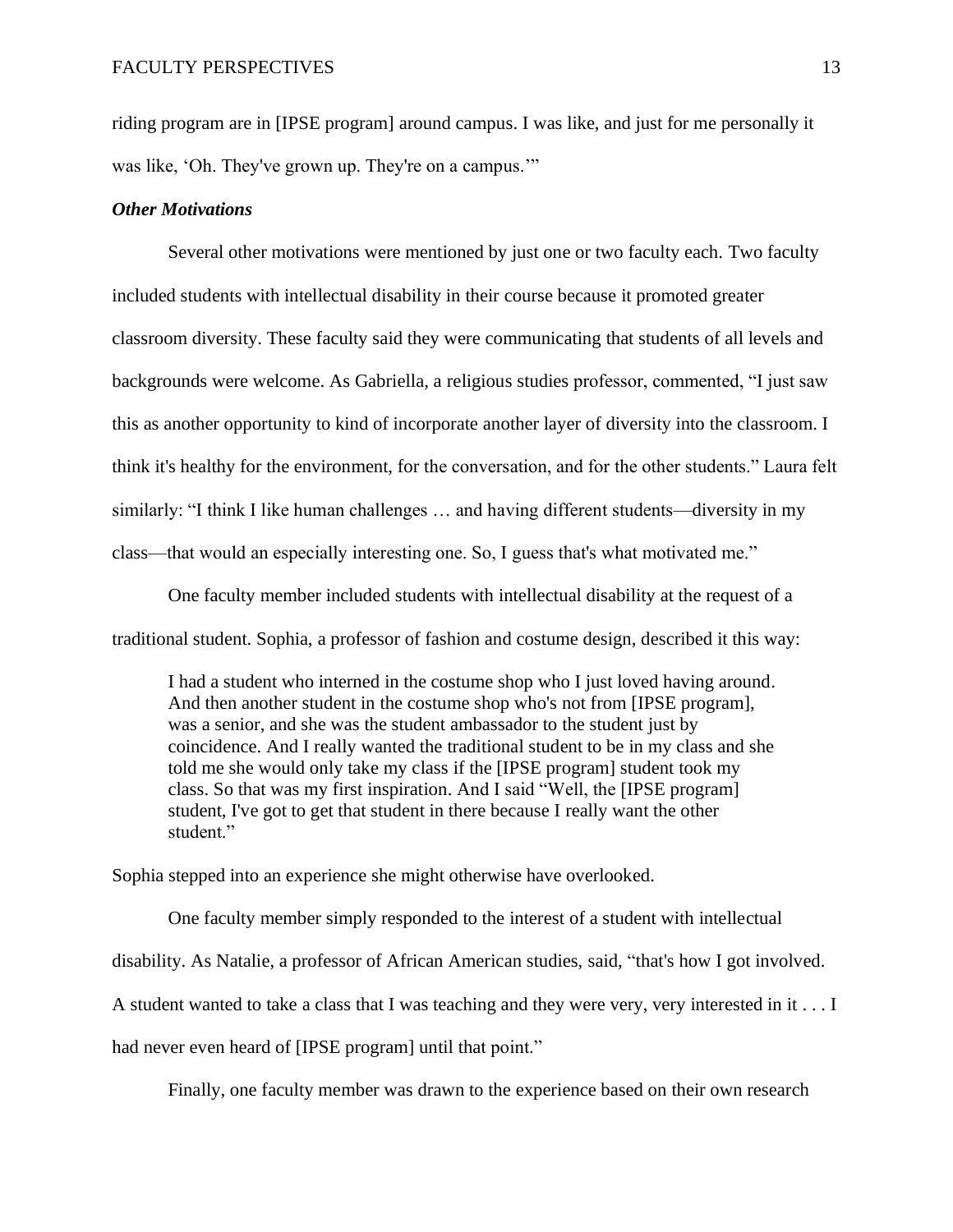interests. He wanted to combine his academic commitments with hands-on experience. As Michael noted, "Some of my research touches on disability so I don't feel like I could be a good person and study disability and not have some degree of inclusion in my classroom."

# **How Are Faculty Impacted as a Result of Teaching an Inclusive Classroom?**

Faculty addressed four different areas in which teaching an inclusive classroom affected them—methods of teaching, views of student capabilities, views of inclusive education, and views of campus culture (see Table 1). In contrast, some faculty indicated no substantial impact on their teaching.

# *Methods of Teaching*

Faculty in three of the focus groups commented that they implemented a novel pedagogical approach as a result of including a student with intellectual disability in their class. Many faculty found that teaching in an inclusive classroom pushed them to improve the clarity of their teaching, which also served to increase understanding for all students in their course. Gabriella mentioned, "I'm probably much more, you know, succinct and lots of repetition for me and I just want to be clear. This is a good thing for all of my students. So, you know, I made the adjustment and then I said, 'Oh, you all get it better when I do it this way." Michael continued, "[I] became very cognizant about material and how easy it was to digest for students generally." Elizabeth, a sociology professor, emphasized this point too: "I go off and running and I realize maybe not everyone is getting it and they may not be willing to ask. And so I may need to stop and just say, 'Wait a minute. Go back to the basics and not just assume that everybody knows what I'm talking about.'" By delivering clearer instruction in response to the presence of students with intellectual disability, faculty found that all students gained a better understanding of materials. Faculty also said other students benefited from new teaching methodologies implemented for students with intellectual disability. Phillip described how he shifted many of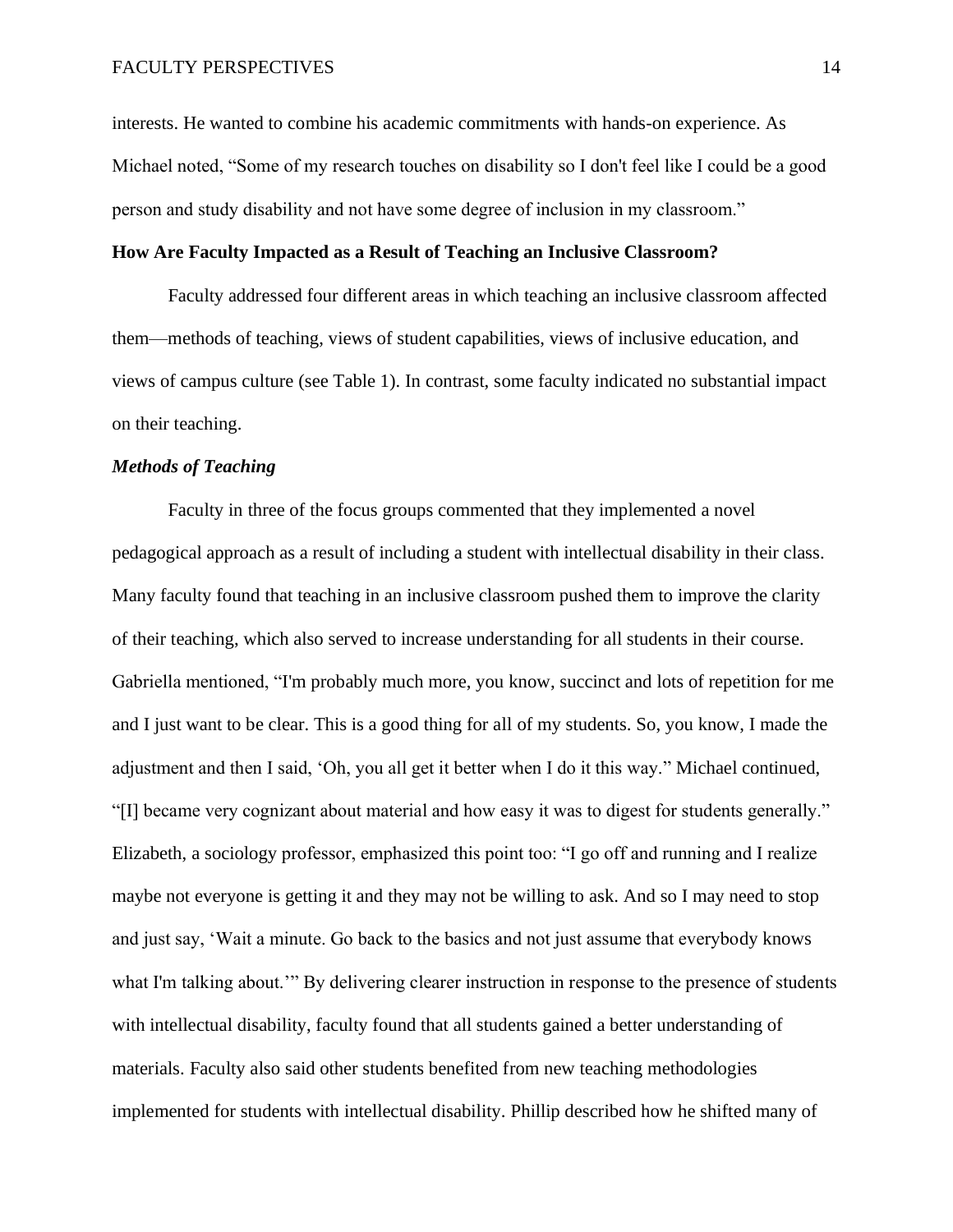his music projects to include multiple completion options for students:

Having a student play a piece for me or come up with a song that they created or just seeing their reaction when I play a piece of music—it's been very rewarding for me as a teacher. But it's also caused me to kind of re-evaluate not only what they need to know, but how I'm going to know they know it.

Phillip described how his teaching methods also changed as a result of his inclusive classroom

when noting that he was, "trying to get away from this lecturing. What I've noticed is both the

students in [IPSE program] and those that are not tend to engage with the material better." By

incorporating a new option for a project in her costume design class to better include her student

with intellectual disability, Sophia discovered that it benefitted the whole class. Sophia discussed

how the student with intellectual disability was able to complete a similar, parallel project to the

classmates, with the addition of an alternative project option in the course.

The traditional students had to do makeup designs, so they studied the animals for their makeup designs. And then the [IPSE] student drew them and made a quilt that's now hanging at the Center for Teaching. So, it was kind of like a way to do something new that I hadn't done before and kind of consider what we did in a new way. And the traditional students really loved it and I think we all got something out of it.

Faculty who taught education students also noticed a change in their teaching as a result of

facilitating an inclusive classroom. As Meredith described:

So, in the classes that I teach, I have usually a variety of students from across campus; but at least half of my classes will be education majors. So part of what I'm trying to do for them is model the things that they should be doing for all of their students. So modeling is really important.

Alice, a special education professor, agreed, noting that having an inclusive classroom with a

student with intellectual disability "reminds me how much I need to model appropriate teaching

and an ability to differentiate for my students who are going to be special educators."

Two faculty members discussed their ability to be more adaptable in their

instruction. Sophia described her experiences being flexible and adaptable with her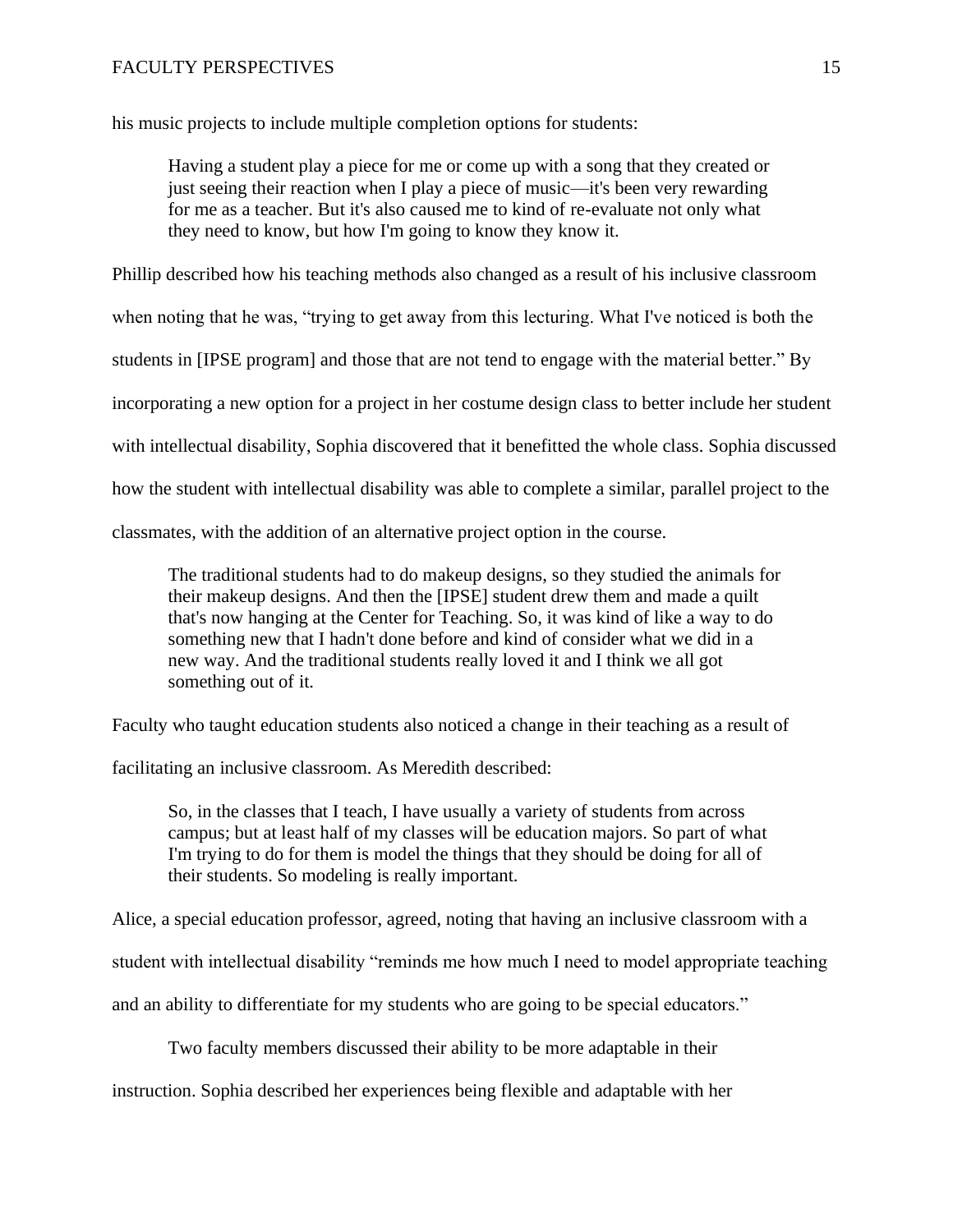teaching process and outcomes: "Every class there's been just something else to learn about how to try to make this work. And sometimes it's been more successful than other times." She continued, "I get nervous every semester about if it's going to work and how it's going to work. And you kind of have to go with the flow because different semesters have been quite different." The experience was a process of trial, error, and learning. Esther described her flexibility with grading practices. She said she had to decide "how to evaluate students who cannot participate actively in the classroom. So, I just waive that part and I just take in consideration her written report. But there were very few words [the IPSE student] was able to say."

# *Views of Student Capabilities*

Thirteen faculty indicated their views about the capacities of students with intellectual disability—both academically and socially—changed for the better. Joan recalled a student who was able to demonstrate his knowledge of music in a test given to the entire class. Joan stated, "When I looked at [the test], a lot of the listings, the connections between what I heard and who it was, and what style of music—it was right. It was *all* right. And I loved that!" This showcased the student's knowledge and validated her ability to effectively teach the student. Silvia also experienced satisfaction in seeing what her student accomplished:

[She] did a videotape of the [topic] that she learned in the class. And I was really struck by the things that she picked out that were important to her that really hit home . . . And I was just struck by the way that she was able to take the material that I was presenting at a really different level and say, "Here's what hit home to me."

Robert relayed a similar sentiment when a student with intellectual disability was able to express himself through an art project in his pharmacology course. He recalled, "[The class] got to work on pieces of art, and it's really nice to see . . . what's going on inside somebody's head. It was nice to see him express himself and get kind of a window into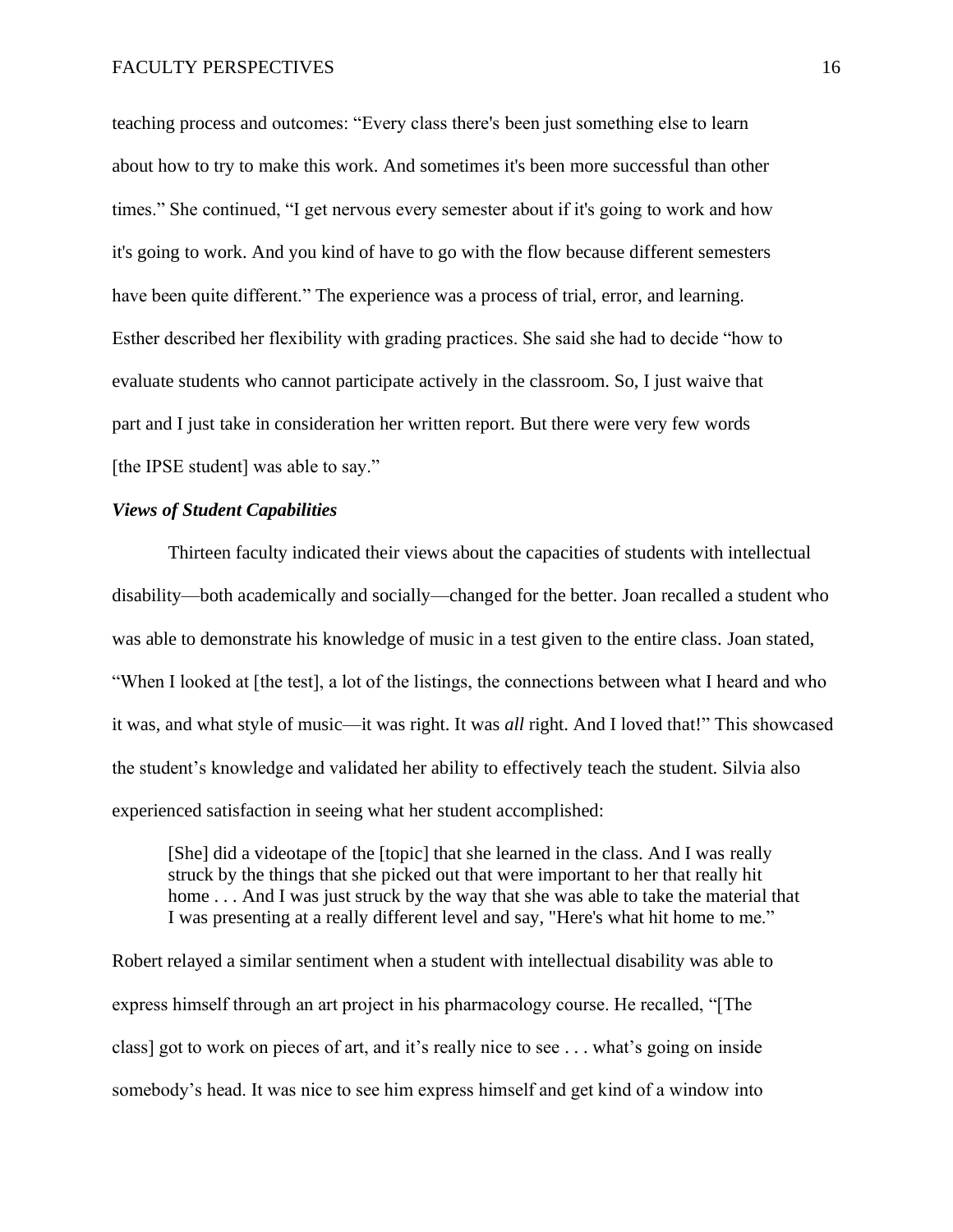what was going on with him." For multiple faculty, the student with an intellectual disability was able to demonstrate their knowledge and showcase their thought process. This impacted their view of how students are able to show success in a variety of ways. Alice noted how one student successfully self-managed his own behavior in a modified assignment. Seeing the student becoming more self-aware and discussing his behavior caused Alice to reflect, "as hard as this work is and as frustrating as I get sometimes because I feel like I can't give enough there, when you see those things it's really exciting and it's so meaningful for his life because the skill that he chose is something that he knows he needs to work on." Julia stated that her teaching experience:

made me think a little bit more about what different folks take away from class, and certainly what [the student] was taking away from the classes, [which is] potentially very different then what my other students are walking away with. But the reality is they all walk away with something different very often, right? And so, I think sometimes a reminder of that has just been useful for me.

# *Views of Inclusive Education*

Nine faculty members noted that their commitment to inclusive education deepened. Phillip stated, "I think [including a student] adds something to my class. I liked seeing the way [the IPSE program] adapted the syllabus, I thought that was interesting. And the kinds of ways that they took my assignments and made them manageable and adjustable for the students—I thought that was creative." Henry described the experience as eye-opening, "It's opened my eyes to the possibility of what [the IPSE program] is trying to do, because we [faculty in his department] had never encountered this before." Laura noted that although she had to learn how to navigate this new inclusive space, the experience was very natural for the typically matriculating students in her course. She recalled:

[IPSE] is very, very foreign and [students] seem to be possibly even more natural about the whole situation then I [was at] the beginning. And so that was something that I learned. That actually the students are fine with all those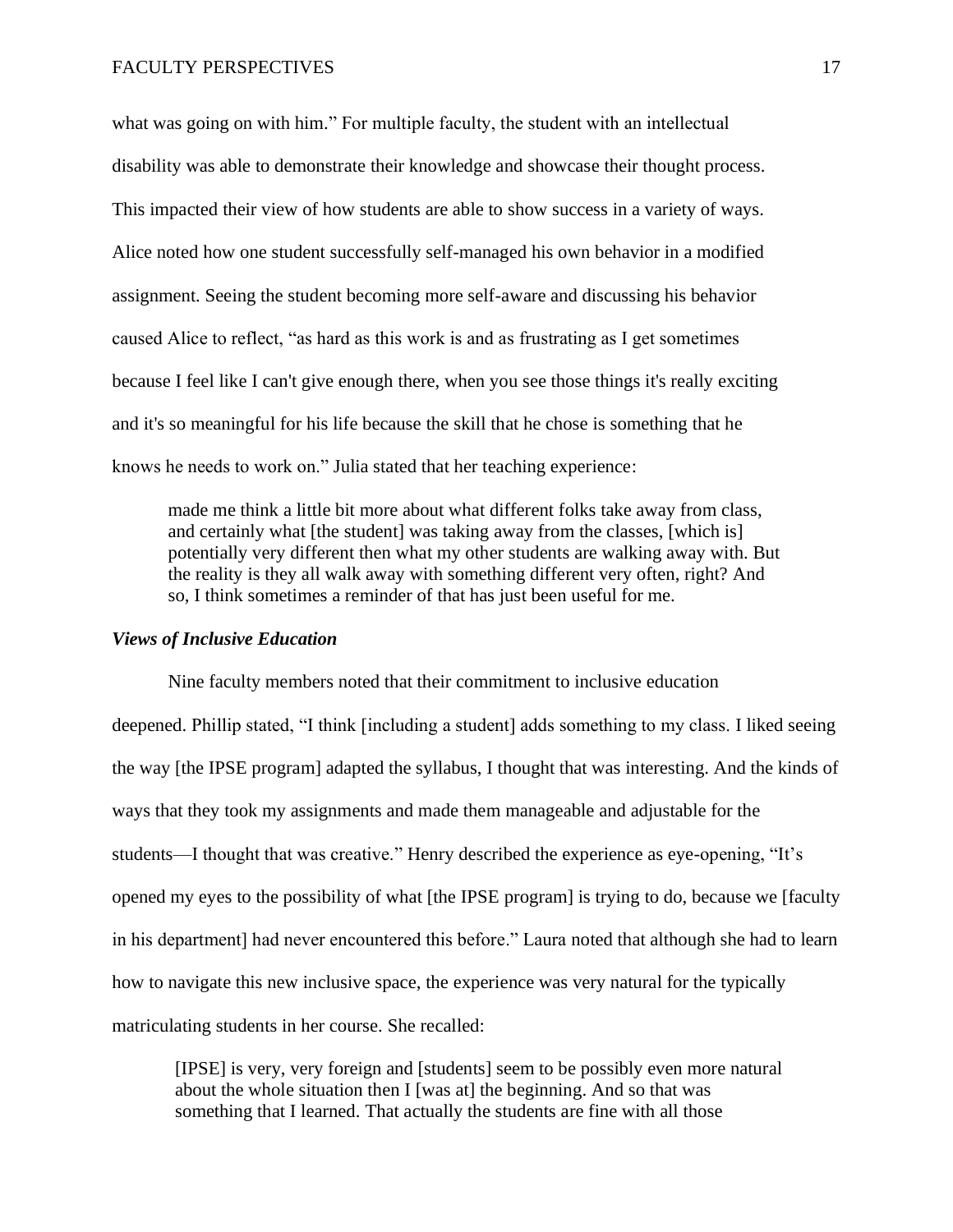differences more than possibly I am. So, I was glad to learn that.

Martin also affirmed that the inclusive experience had unfolded more naturally than anticipated. "In a sense, the experience has felt like what I would have hoped. Which is just natural and inclusive." Silvia was initially surprised that inclusion could occur at a university campus: "With the [IPSE program] and their leadership, it can happen. I think it's really cool. And I'm glad to be a part of it. I don't know that I imagined that something like this could happen so fluidly."

# *Views of Campus Culture*

Faculty across all four focus groups also described the university culture as changing as a result of having an IPSE program. Faculty found it "rewarding" to teach at a university in which such a progressive program was supported. Many of the faculty were pleasantly surprised that their university included students with intellectual disability and saw it as a positive addition to the campus culture. Alexandra explained:

I've been at [the university] a pretty long while and fought a lot of battles and had a lot of problems. And something about the existence of the [IPSE program] softened certain attitudes I had toward [the university] as an institution. I was shocked to hear that it existed: [The university] is doing this? Which is an odd thing to think  $\dots$  I thought  $\dots$  why isn't there more of this going on?

Similarly, Natalie commented, "…it was an enlightenment for me in the same way it was for

Alexandra, that [the university] is actually doing something innovative like this. And pigs can

fly." These faculty members' views of the campus shifted because inclusivity was embodied.

Faculty also said the campus culture shifted for university students without disabilities.

Julia said the presence of the program further emphasized the feeling of community on campus:

I think it's good that it—both for me and I hope for everyone around, everyone who sees them out on campus and in classes—it helps remind all of us that the reason we're here is to grow communities and grow whole people, as you mentioned. Not only to teach geology or astronomy, while that's my goal in that 50 minutes. My *real* goal is this other thing that's bigger.

# *No Change*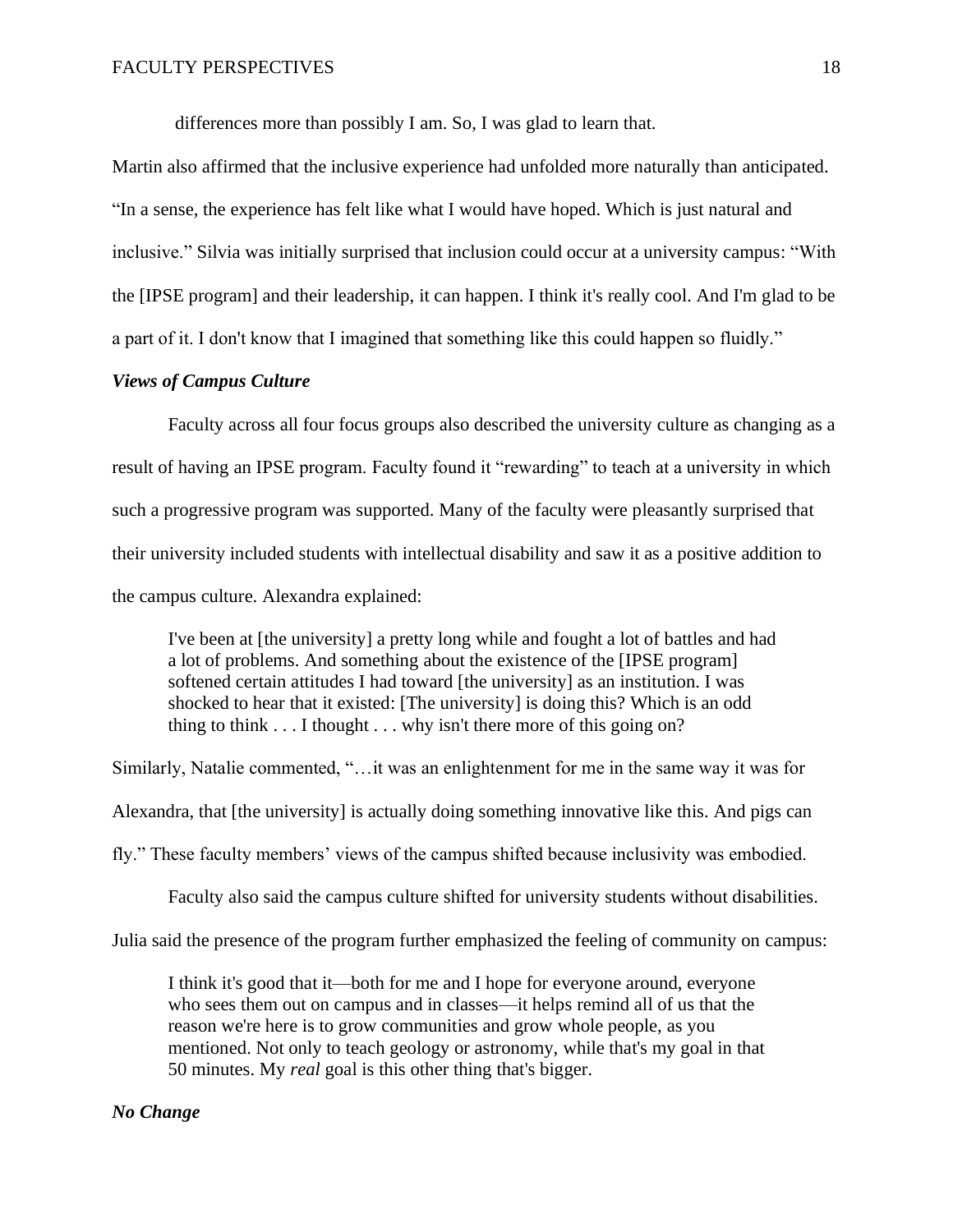Although numerous faculty described the impact on their teaching experience, the approach to teaching of some faculty was not affected by their inclusive experience. Laura said this may have been a result of having less interaction with the student with an intellectual disability. Carl became more mindful of his communication. However, he concluded that was simply a necessity of any faculty member, "I'd say it didn't change my approach to teaching so much, but it made me think a lot about communication. Which is what we do, right?" Some faculty also noted that they did not alter their instructional plans nor find it necessary to adapt anything within their course for the students with intellectual disability. Several faculty members communicated that no additional time than what was given to all students was required in their experience in inclusive teaching. Julia summarized her experience stating, "it's a good experience that for me has not increased my workload in any measurable way." These faculty did not find the inclusion of students with intellectual disability cumbersome or overwhelming; instead, they continued to teach in a way that was natural and familiar. Although new perspectives may have emerged, the faculty did not experience any dramatic shift in the way they would typically instruct.

# **How Did Faculty Describe the Impact of Inclusion on Other Classmates?**

Faculty addressed five ways in which enrollment in an inclusive classroom may have affected classmates without intellectual disability. With only one exception, the portrait of peer impact was framed quite positively.

# *Raising Disability Awareness*

Five faculty commented on changes in the disability awareness of classmates who participated in an inclusive classroom. Stephanie, a human development professor, said many students at her university lacked previous experience with inclusive classrooms, so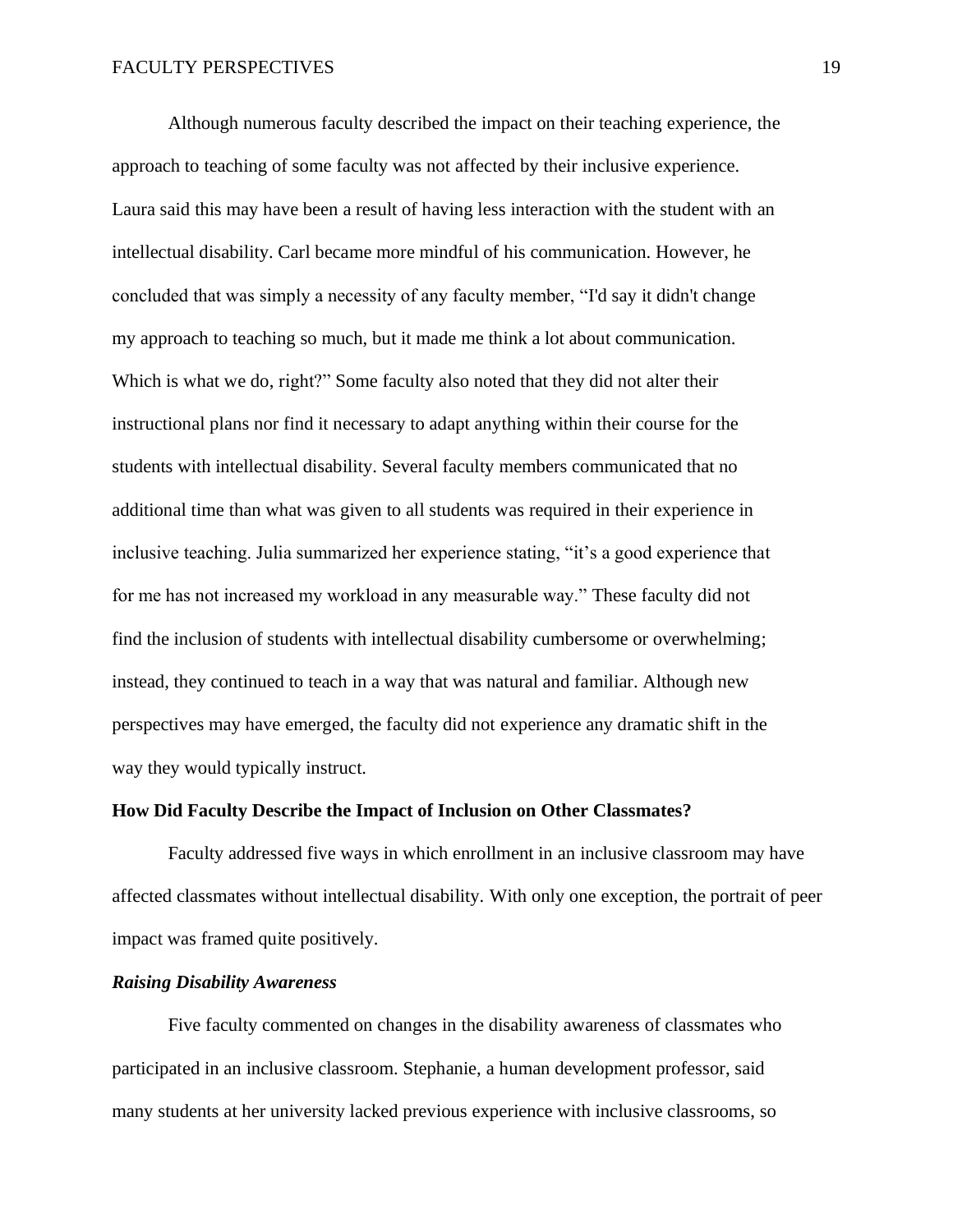this experience had a greater impact on their understanding of disability:

I think the higher their income, also, the more of an impact it had on them. Because the higher the income, the more they had been in private schools usually. And private schools—there are some that have inclusive programs . . . but not very many.

Sophia described a transformative shift for a classmate who originally expressed concerns about

the inclusion of a student with intellectual disability. Sophia explained the impact on the peer:

After she [university student] complained that I was spending too much time with a [IPSE program] student, a couple weeks later I said, "Well, do you feel any differently about it now?" And she said, "Well, I do because I actually studied this idea in child education of having 'special needs people' with traditional people, and I've never seen or experienced it before." And I thought, "You have studied this model, and then you were complaining, and now you recognize that this model you learned about is important and positively impactful in practice.

Sophia saw this student grow in acceptance of including students with intellectual

disability across the semester. The student also observed theory being put into practice.

Gabriella noted it changed how classmates communicated, "I think it pushed all the

students— challenged them to be more direct and clear in their language." Similarly, Esther

discussed the patience peers demonstrated:

The other students were looking at her and were talking at her . . . and I think that that action of those students made her slowly feel confident and finally speak up without having the fear of being judged by others. Because in the case of this particular girl, she had surely some difficulty speaking but she was able to do so.

The recognition that their classmate with intellectual disability benefitted from more

support reflected their increased awareness as it improved the student's confidence.

# *Fostering Relationships*

Faculty in three of the focus groups mentioned the strong relationships that developed among

students with and without intellectual disability and the ways in which it impacted the classmates.

Julia described her observations of this experience:

I think the students that are sitting near the [IPSE program] students and have the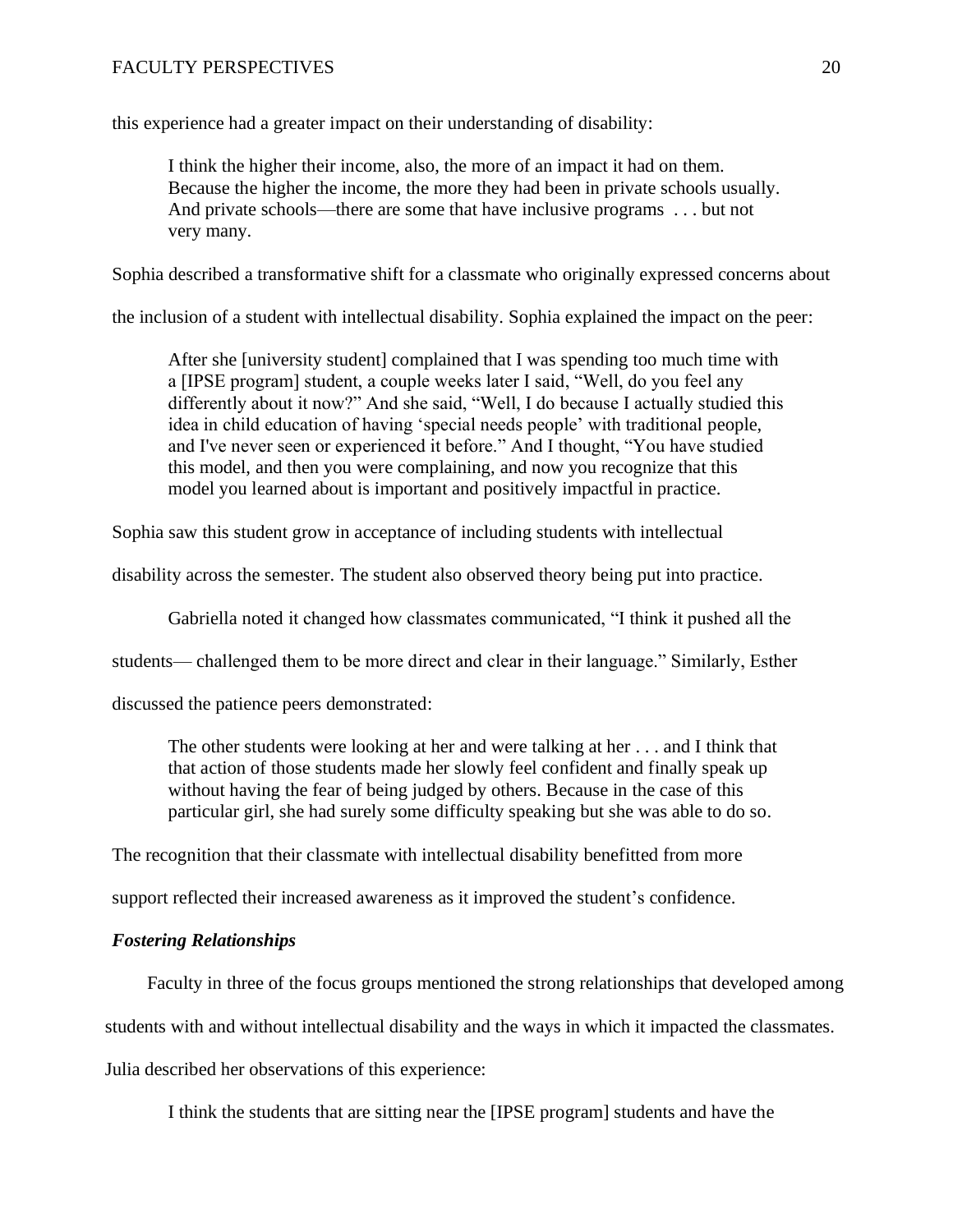opportunity to interact—or to be very close up in seeing that student interacting with the student ambassador—I can see positive sort of relationships developing and sort of acknowledgement of what's going on.

When speaking about the relationships that faculty saw forming, Laura used words like "natural" and Gabriella described them as "genuine." Faculty did not see the formation of artificial relationships, but instead described them as mutually beneficial for all students involved. This reciprocity more closely resembled the types of relationships anyone might form with fellow classmates. Carl described his experiences with classmates who had both had previous experiences with the IPSE program, and those for which the experience was new.

It really changed the nature of the interaction in the classroom because the students were both; I would guess out of the 15 students in there probably four or five of them were already working in some capacity with [the IPSE program]. So here it was they had one of the students in the class with them . . . So, this was a real eye-opener for some of them . . . It was very positive, and I do think a lot of them, my guess is some of them went on and worked with [the IPSE program] afterwards because he was in the class.

Overall, faculty described the positive nature of the relationships formed as a result of teaching an

inclusive classroom and the benefits classmates gained from these relationships.

In contrast, one faculty member described any experiences that may have had a negative

impact on any classmates. Julia described when a student with intellectual disability was

distracting to classmates:

I had a . . . situation with my first student . . . with humming, and making noises during class. And some other students—I had noticed it but it wasn't loud and so I didn't do anything at first—but some other students who sat near him brought it up to me.

Classmates became more reluctant to interact with the student with intellectual disability. Julia

explained, "I think it resulted in not many more individual interactions with that student."

# *A Way to Relate*

Three faculty discussed how classmates developed a personal way of relating to the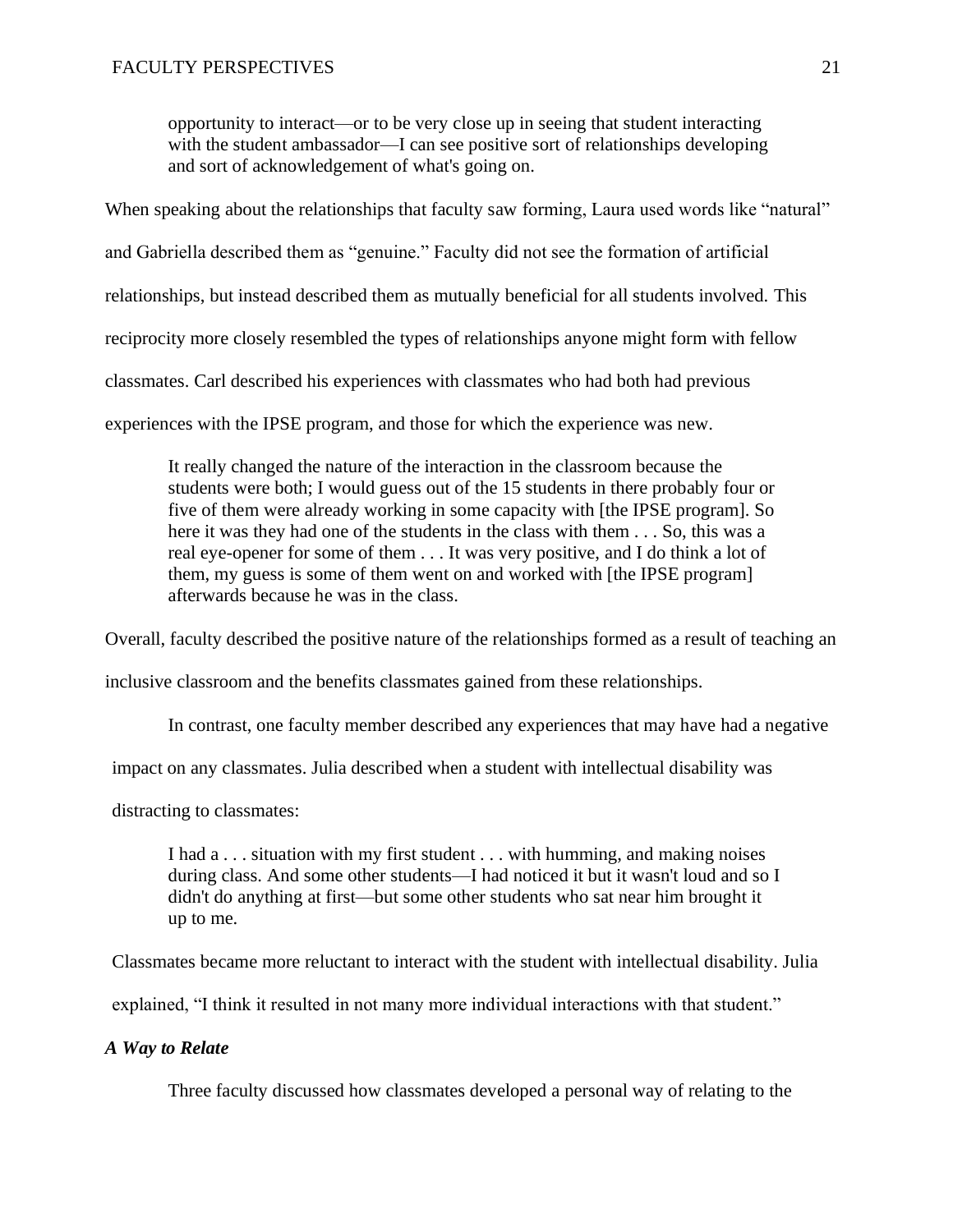students with an intellectual disability. This helped classmates relate, connect, and include the

IPSE program student. Henry details the importance of having this form of inclusion:

There are a lot of things that happen to all of us in our lives where we think we're the only ones. And we have all these secrets. So many of our students have a brother, an uncle, a cousin, a neighbor, who has some sort of disability. But we don't talk about this stuff. By actually having them in the classroom, I think it's really good for everybody.

Henry saw the benefits his students were reaping as a result of the inclusive classroom. He felt

most of his students knew someone with a disability, but emphasized that it was impactful for

them to be classmates together. Sophia shared a more personal way a classmate related to her peer

with intellectual disability whom she worked alongside:

I had all the students respond in writing "How did this go for you with the [IPSE program] student?" One student responded, "I love watching those two work together, because I have a sister with Down syndrome, and seeing the ability of that [IPSE program] student in this classroom, collaborating with the traditional student and presenting joint projects that have been strengthened by their friendship, was amazing.

This student was able to relate to her classmate with intellectual disability because of her own

sister. Finally, Phillip observed that his university students were better able to relate to their

classmate with intellectual disability as a result of their more inclusive schooling:

I kind of see a difference with the students too, as long as I've been doing it and maybe this speaks to the way special education in the public schools and in classrooms are becoming more inclusive because certainly when I was in high school and I graduated in '93 and '94 and that wasn't the case at all, you know. If you weren't in band or choir or an extracurricular activity, they grew very separated. And so, I think a lot of the students now, especially this generation and even the millennials, are much more . . . they have more experience than I have in some ways of participating and interacting within an inclusive classroom. So, I've actually been watching them take those students in and have conversations and treat them almost equal, in a very equal way.

Because his students grew up in schools that were inclusive, Philip felt they were better

positioned to interact with and engage their classmate with intellectual disability.

# *Positive Experiences*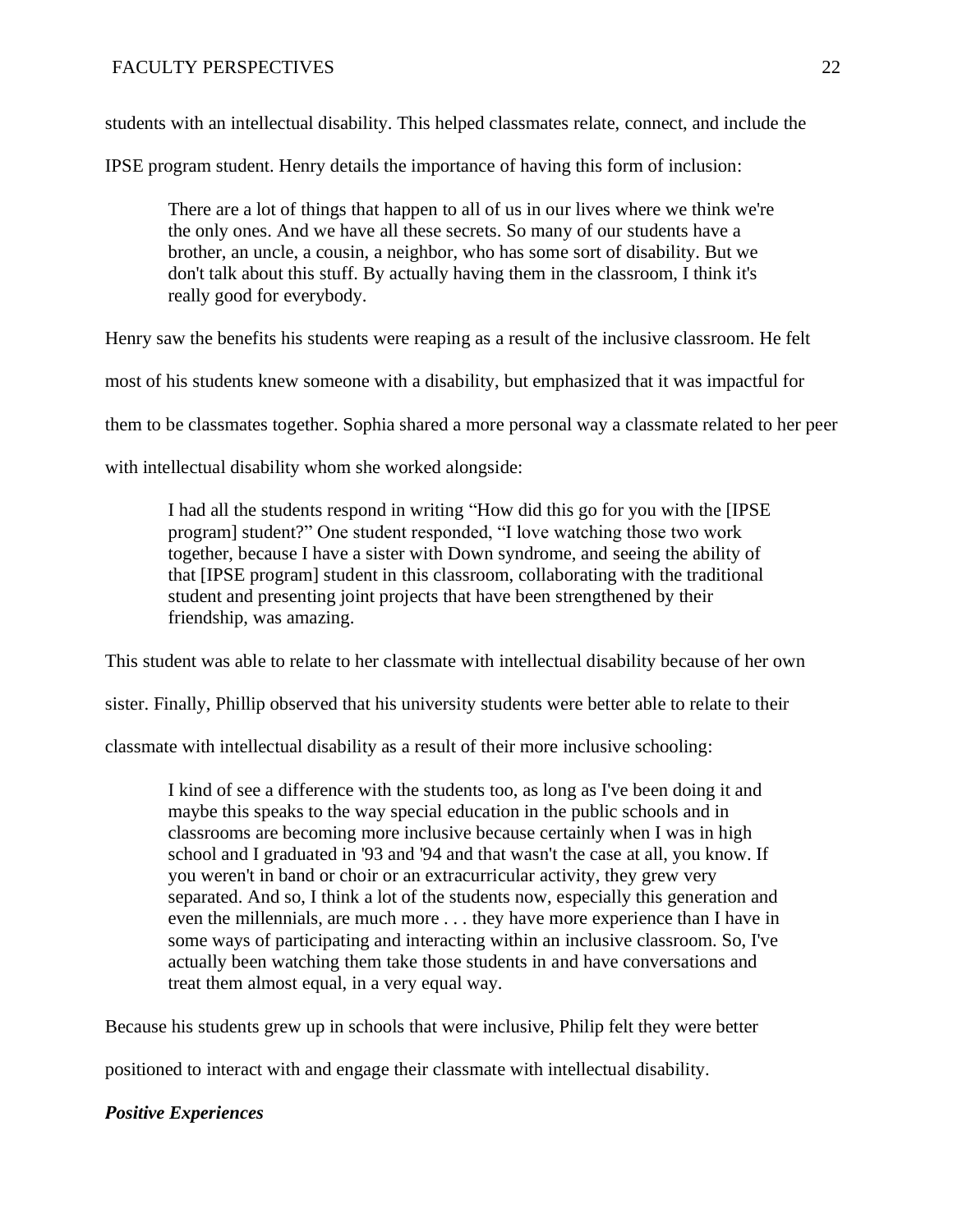Five faculty members reported hearing positive remarks from classmates about being in class with a student with an intellectual disability. Jennifer, a lecturer in the area of talent development, offered an example: "I've gotten good feedback from those [peers] who have worked and done group work with students in [IPSE program] and I've found that to be very gratifying often to watch." Michael also explained the feedback he received after group work: "the students that worked with her [student with intellectual disability] in the small-group projects had a great experience and reported back that they thought that was good for them." Two faculty felt that the experience was beneficial for peers as a result of learning in the inclusive positive environment. Alice explained that it was "so positive—very positive—to have him in class. And all the students appreciated having him in class." Esther explained that the experience was great for *all* students in the course.

Likewise, multiple faculty members more generally described the experience of having an inclusive classroom as being valuable for typically matriculated students. Henry described how diversity presents peers with a worthy experience. He noted:

> I think the value of having that kind of diversity in the classroom is valuable for the other students . . . I actually think from my experiences with the students [with intellectual disability], the biggest impact on those students [with intellectual disability] in my class is on the other students [peers]. There's a huge value added in all sorts of ways to having the students [with intellectual disability] mixed in the class, and having the other students [peers] know that they're there.

 Julia summarized the value of the experience as reminding everyone on campus that the main priority of education is to "grow communities and grow whole people."

# *Professional Growth*

Three faculty addressed how the professional goals and interests of classmates may have shifted as a result of being in an inclusive classroom. Sophia noted that one classmate discovered she had a passion for working with individuals with intellectual disability: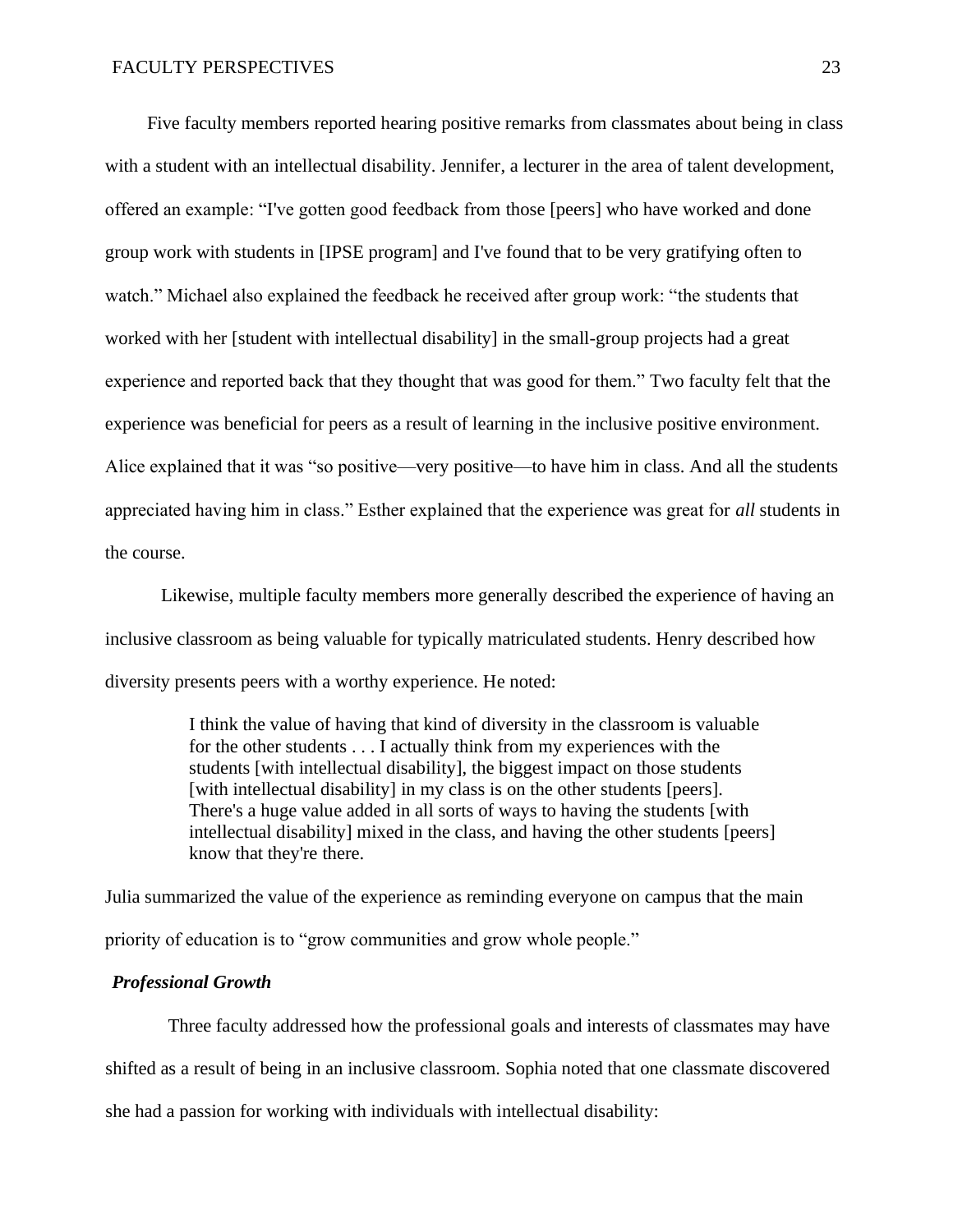I'm just remembering one class where a student took the [IPSE] student under her wing and really loved... it turned out that this student recognized through having that [IPSE program] student in the class, that she's always loved working with special needs kids. Now she's with Comcast and she's working with the vice president because Comcast is especially keyed in to accommodating customers and staff with intellectual disabilities. So it has now transferred into her professional life.

Whereas this inclusive experience exposed some people to new career paths, it reinforced

existing career interests for others. Alice explained:

I think it's so important for my students because it's an area in which many of them work. And it's funny because the current class that I'm teaching, the students that are on the severe disabilities track in special ed are also in a transition class. So, they are living it out in the field with their transition class and then they are also seeing it in one of their other classes at the same time. So, I think it gives them a nice experience kind of across the spectrum there for them.

She found great value in her students getting hands-on experience within an inclusive

course, along with learning about the transitions students are going through.

# **Discussion**

The college classroom lies at the center of a high-quality postsecondary education. Compelling coursework shapes how students see the world, prepares them for future careers, and helps them develop new relationships. Faculty who teach and support students with intellectual disability in their university courses have a unique vantage point from which to address the broader impact of this inclusive higher education movement. We asked 23 faculty from diverse academic disciplines about their motivations for including students with intellectual disability in their courses, the ways in which it affected them personally, and the impact of inclusion on classmates without similar disabilities. Our findings extend the literature in several ways.

This study illustrates some of the myriad reasons college faculty may be motivated to include a student with an intellectual disability in their courses. The factors that led individual faculty to agree to this teaching opportunity varied widely (e.g., curiosity, colleague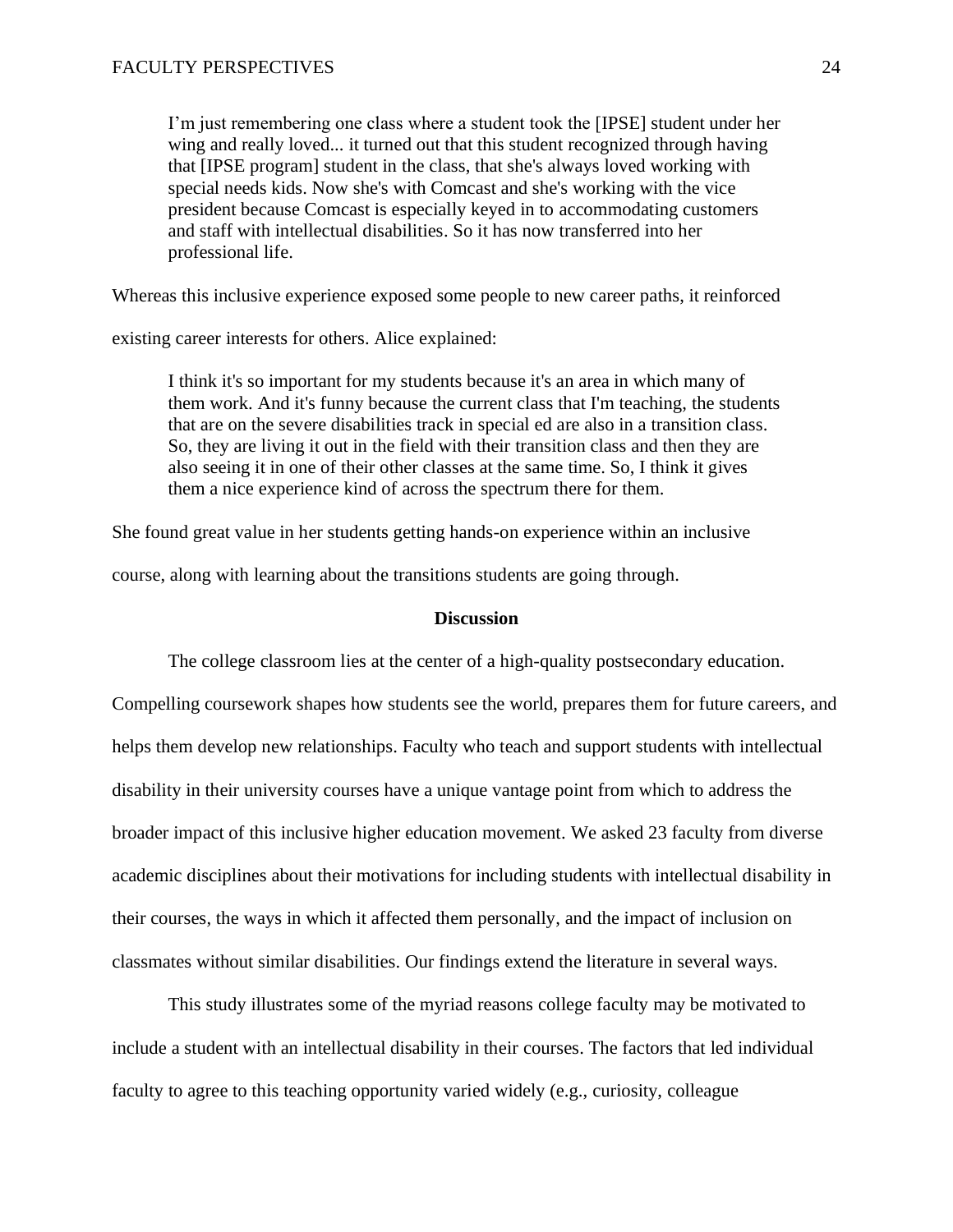recommendations, course topic, student interest, research interests). As IPSE program staff approach faculty about involving students with intellectual disability into their courses, they should recognize the multiple entry points for faculty into this experience. For example, staff could ask current faculty to share their experiences with colleagues, approach faculty who are committed to inclusion and diversity, encourage IPSE peer mentors to advocate for inclusion in their home departments, and disseminate information about the IPSE program more broadly.

Two factors, however, were given particular prominence. First, a number of faculty referenced their commitment to educating *all* learners. They felt compelled as an educator to model inclusivity or they sought to promote diversity within their classroom. Such views resemble those of elementary and secondary educators regarding the inclusion of students with intellectual and developmental disabilities in their classrooms (e.g., Pocock & Miyahara, 2018). In an age when equity and diversity are now emphasized on a growing number of campuses, the IPSE movement provides colleges a tangible way of demonstrating their commitment to these values. Staff should reference how they IPSE program advances this mission when advocating for expanded access to the campus or additional resources for the program. Second, a number of faculty had prior connections to individuals with intellectual disability—whether in their family (e.g., child, sibling) or through personal experiences (e.g., teaching in inclusive K-12 classrooms, volunteering for disability organizations). Indeed, prior contact is commonly cited as a predictor of intentions and future behavior toward people with disability (Scior & Werner, 2016). Having prior personal experiences has also emerged as a factor influencing the motivations of college students who volunteer within IPSE programs (e.g., Carter et al., 2019; Griffin et al., 2016).

Many faculty indicated they were personally and positively affected by teaching within an inclusive college class. Some recent studies have found mixed views among faculty regarding the inclusion of students with intellectual disability in typical college courses (e.g., Gibbons et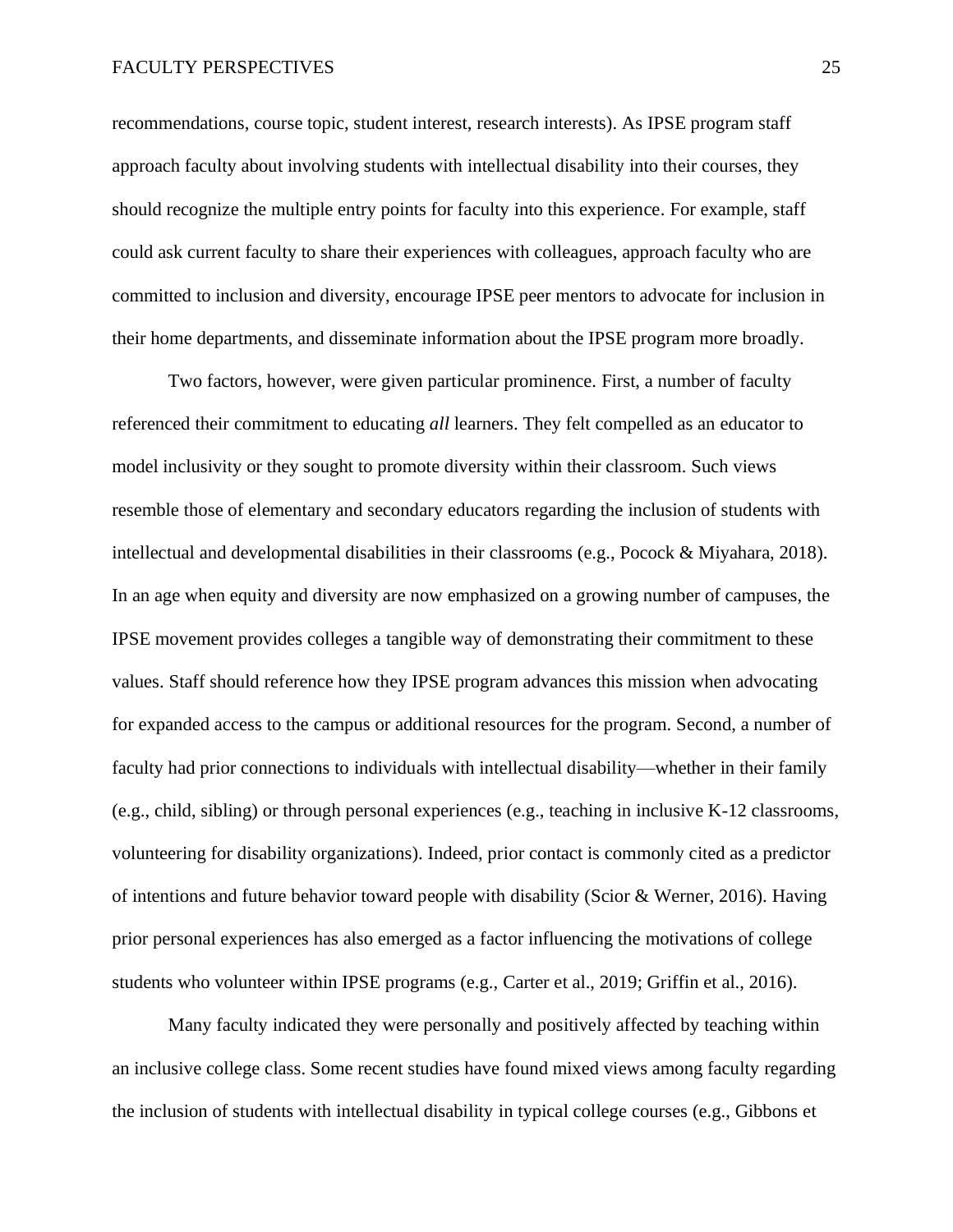al., 2015; Gilson et al., 2020). Yet, in the present study, the overall portrait among faculty who actually had these teaching experiences was fairly favorable. IPSE staff can reference these potential benefits when making presentations about their program to colleges and individual departments. Knowing that other faculty have described their involvement in beneficial ways could help alleviate any reluctance they may have with welcoming students with intellectual disability into their courses. For example, some faculty indicated their instructional methods expanded or improved as a result of teaching students with intellectual disability (cf., Jones et al., 2016). This may have involved communicating information more clearly or expanding the ways in which students could demonstrate their understanding of course content. Indeed, several faculty in this study described how the changes they made benefitted their other students and improved the overall quality of the class. Other faculty spoke of the ways in which their views about individuals with disabilities and inclusive education changed for the better. Seeing firsthand the capabilities and contributions of students with intellectual disability in their class challenged their pre-conceived ideas about what these students could do or what inclusion entailed. At the same time, it is important to note that the overall experience was much more neutral for other faculty. It neither changed how they taught, nor did it produce substantive personal benefits. Regardless, none of the faculty we spoke with described the experience as largely negative.

Finally, faculty described multiple ways in which learning alongside a student with intellectual disability affected other college students enrolled in the same classes. With the exception of one situation, this perspective was framed as fairly positive. One area of impact related to disability awareness. Faculty indicated that peers also become more conscious of the abilities and strengths of individuals with intellectual disability. As one faculty noted, this may have comprised the first inclusive classroom experience for those classmates who had attended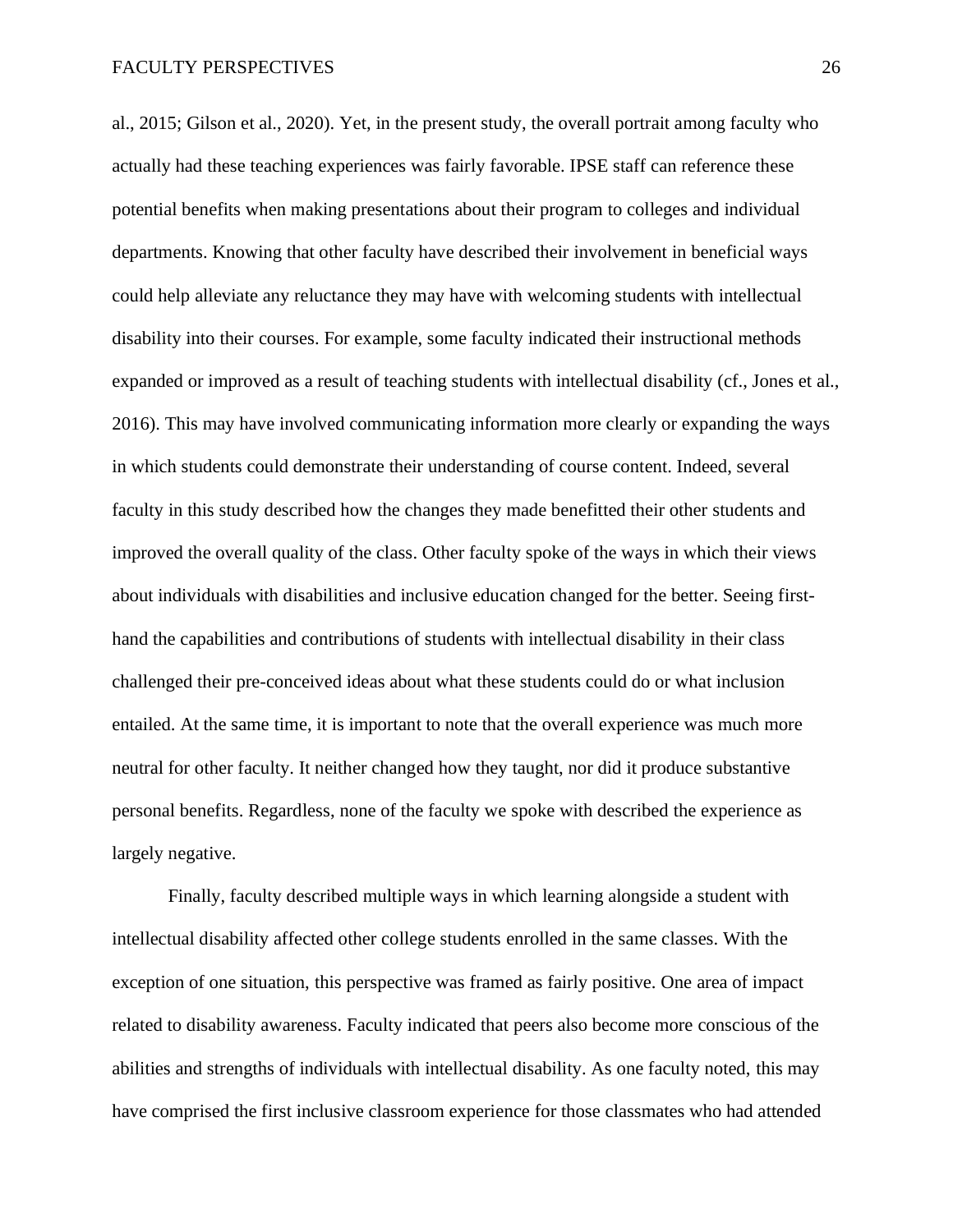private schools in elementary and secondary school. Another area of impact was the development of new relationships. Friendship formation is frequently addressed beyond the college classroom (e.g., Giust & Valle-Riestra, 2017; Hafner et al., 2011). Faculty in this study described multiple instances in which the opportunity to learn alongside one another naturally led to new friendships among students with and without intellectual disability. These benefits echo those expressed by students themselves in qualitative studies of college students who took inclusive courses (e.g., Bauer & Harlin, 2016; Casale-Gionnola & Kamens, 2016). Likewise, a review of research focused on inclusion in elementary and secondary schools addresses the myriad ways in which peers are positively impacted by the time they spend with students with intellectual disability (Travers  $\&$  Carter, 2020). The prospect that these encounters might shape the future attitudes, pursuits, careers, and relationships of these college students is important to consider. A stronger, more sustainable, case for higher education inclusion can be made when there is evidence that all members of a particular community—those with *and* without disabilities—benefit from learning together (Carter, 2018). As with the findings on faculty impact, IPSE staff should address the reciprocity of these experiences when highlighting the potential benefits of their program to faculty, administrators, alumni, and donors.

#### **Limitations and Future Research**

Several limitations should be addressed in future research. First, the study addressed the experiences of faculty from a single university. The institution was unique in many ways—it was a top-tier research institution, it had nearly a decade of experience with inclusive postsecondary education, and it had an explicit commitment to equity and diversity. Thus, the experiences and viewpoints of faculty may look different on other campuses that serve different students, have different histories, or hold different priorities. Studies are needed that span multiple campuses to understand the multiple factors that might shape faculty perspectives. Second, all of our data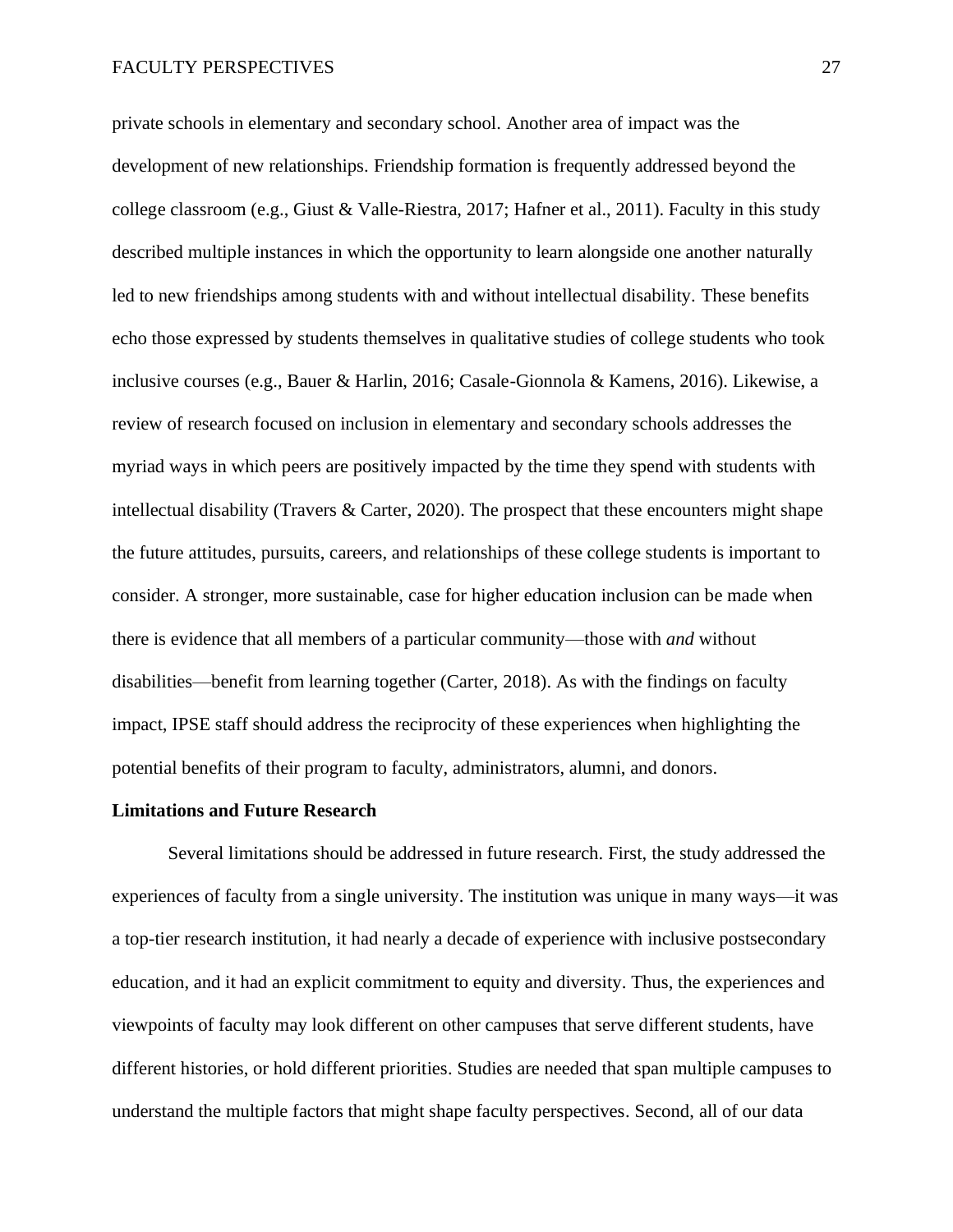were derived from focus groups. Additional context could be helpful to situating what faculty shared. Combining interviews with classroom observations could provide additional insights into how students with intellectual disability participated in these classes, the interactions they had with classmates, and the ways in which instruction was delivered. Third, faculty self-selected involvement in this study. Although every eligible faculty member was invited—regardless of whether their experience was positive or not—it is possible that our sample leaned in a more positive direction. Although participating faculty were candid about the challenges they faced, they may have accentuated the positive because of the group interview format. Individual interviews could diminish the possibility of social desirability. Likewise, interviews could be combined with a survey of all faculty to gauge the extent to which perspectives were representative. Fourth, we did not solicit the perspectives of students with and without intellectual disability on this important topic. Understanding the experiences of all members of the inclusive classroom could extend these findings and provide a richer portrait of the impact of inclusion. We especially encourage future researchers to involve students with intellectual disability in these studies.

#### **Implications for Practice**

This study has several implications for supporting the inclusion of college students with intellectual disability in academic coursework. First, these findings could inform a campus' initiatives in the areas of diversity, culture, and inclusion. University administration should be made aware of the potential benefits faculty and students experience as a result of involvement, particularly the benefits of increased disability awareness among students and improved instructional practices for all students. As a result, faculty involved could be encouraged to improve curriculum and teaching strategies to be more universally-designed, which in turn, might strengthen a university's diversity mission as a whole.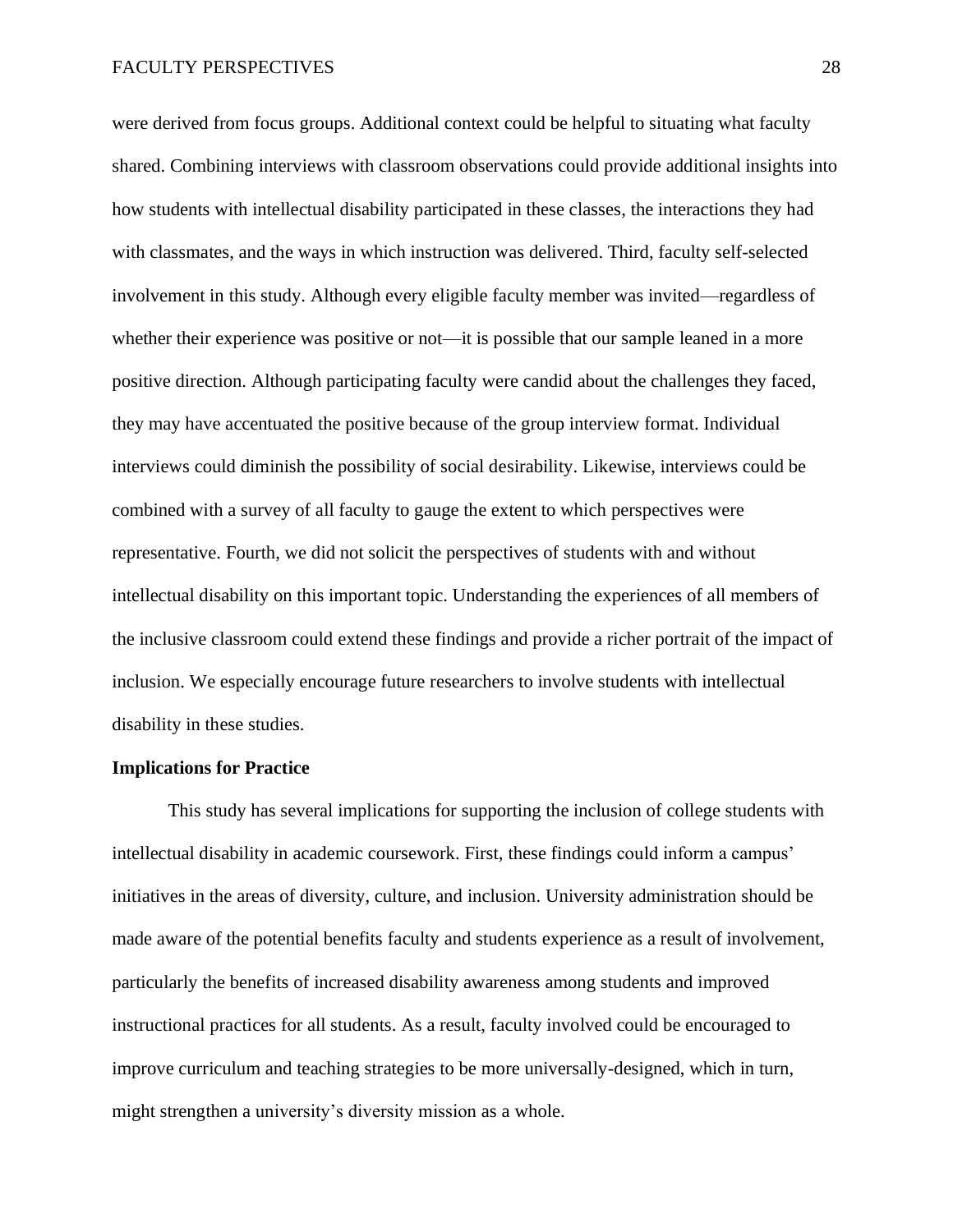Second, the findings suggest a strong motivator of faculty participation focused on a faculty member's prior connections to individuals with intellectual disability. As a way to build strong faculty-student rapport, IPSE program staff should consider connecting students with intellectual disability and faculty members before the semester begins. By providing this platform for communication and personal connection, faculty might have the ability to strengthen their class inclusivity, increase their own personal awareness, enhance their overall teaching philosophy, and incorporate best practices into their teaching.

Third, these findings could be drawn upon to advocate for the inclusion of students with intellectual disability in a wider range of courses across the university. By referencing the potential benefits of inclusive education for faculty and classmates alike, IPSE program staff could encourage additional faculty to open their classes to students with intellectual disability who want to audit those classes. Such efforts could broaden the types of courses and academic experiences available to students with intellectual disability in ways that more closely mirror those of other college students.

#### **Conclusion**

This study provides new insights into the academic inclusion of college students with intellectual disability. Although questions endure about how best to design and deliver inclusive postsecondary education, faculty in our study addressed the positive impact the experience had on themselves and the students in their classes. The case for higher education inclusion is strengthened when there are reciprocal benefits students with disabilities, their classmates, and faculty alike. Institutions committed to this movement should continue to document and disseminate the ways in which their entire community is impacted by their investment in inclusive higher education.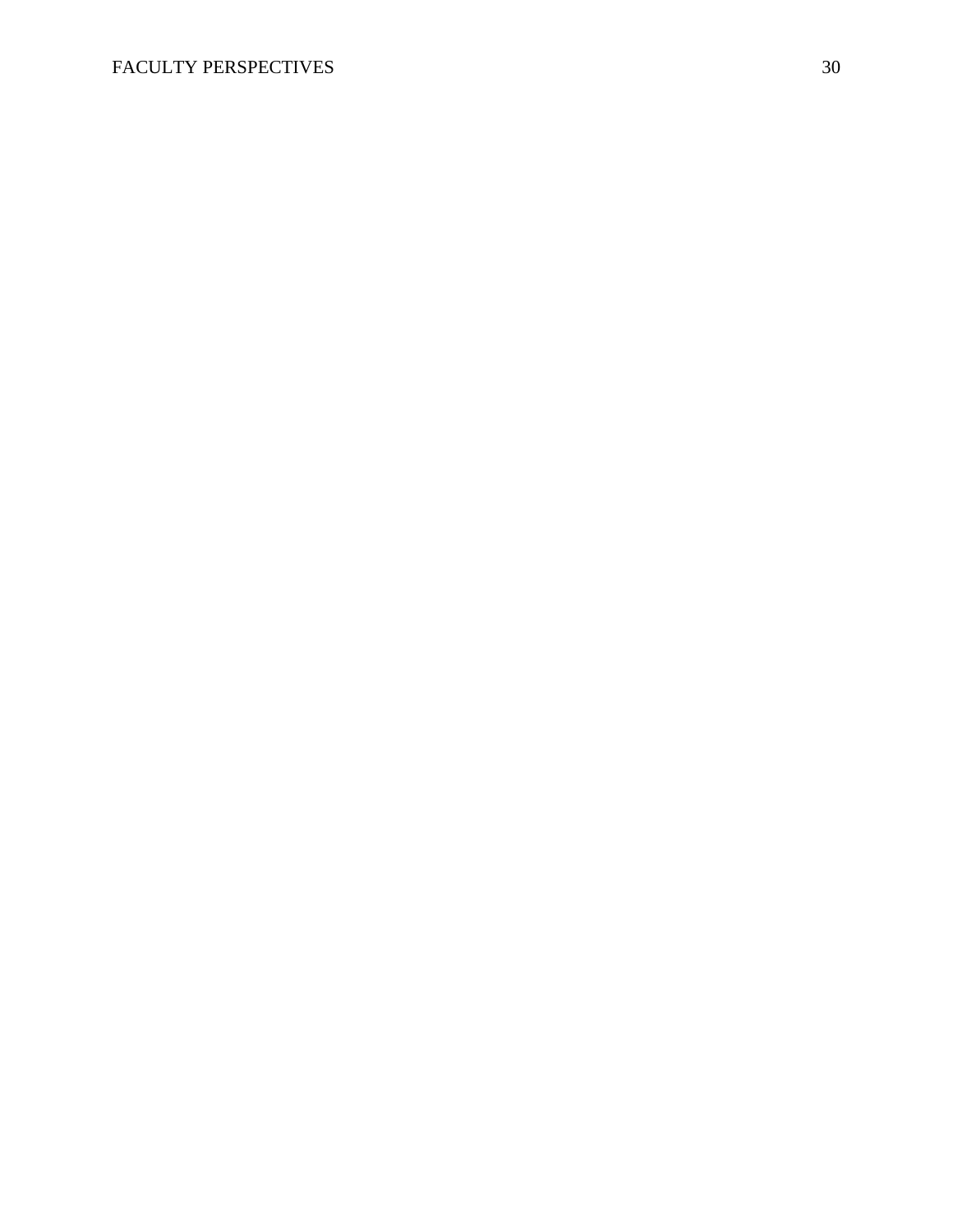# **References**

- Almutairi, A., Kawai, N., & Alharbi, A. (2020). Faculty members' and administrators' attitudes on integrating students with intellectual disability into postsecondary education. *Exceptionality.* Advance publication. https://doi.org/10.1080/09362835.2020.1727330
- Bauer, L. C., & Harlin, W. W. (2016). *Perceptions of the impact of the IDEAL program on Lipscomb University's campus* (Publication No. 10247468) [Doctoral dissertation, Lipscomb University]. Proquest Dissertations & Theses Global.
- Brantlinger, E., Jimenez, R., Klingner, J., Pugach, M., & Richardson, V. (2005). Qualitative studies in special education. *Exceptional Children, 71*(2), 195-207. https://doi.org/10.1177/001440290507100205
- Carter, E. W. (2018). Inclusive higher education and a future of flourishing. In *Inclusive higher education: Practices and perspectives from the Southeast (pp. 4-13). Vanderbilt Kennedy* Center for Excellence in Developmental Disabilities.
- Carter, E. W., Gustafson, J. R., Mackay, M. M., Martin, K. P, Parsley, M. V., Graves, J...Cayton, J. (2019). Motivations and expectations of peer mentors within inclusive higher education programs for students with intellectual disability. *Career Development and Transition for Exceptional Individuals*, *42*(3), 168-178. https://doi.org/10.1177/2165143418779989
- Carter, E. W., & McCabe, L. (in press). Perspectives of peers within the inclusive postsecondary education movement: A systematic review*. Behavior Modification*.
- Casale-Gionnola, D., & Kamens, M. W. (2006). Inclusion at a university: Experiences of a young woman with Down syndrome. *Mental Retardation, 44*(5), 344-352. https://doi.org/10.1352/0047-6765(2006)44[344:IAAUEO]2.0.CO;2
- Gibbons, M. M., Cihak, D. F., Mynatt, B., & Wilhoit, B. E. (2015). Faculty and student attitudes toward postsecondary education for students with intellectual disabilities and autism.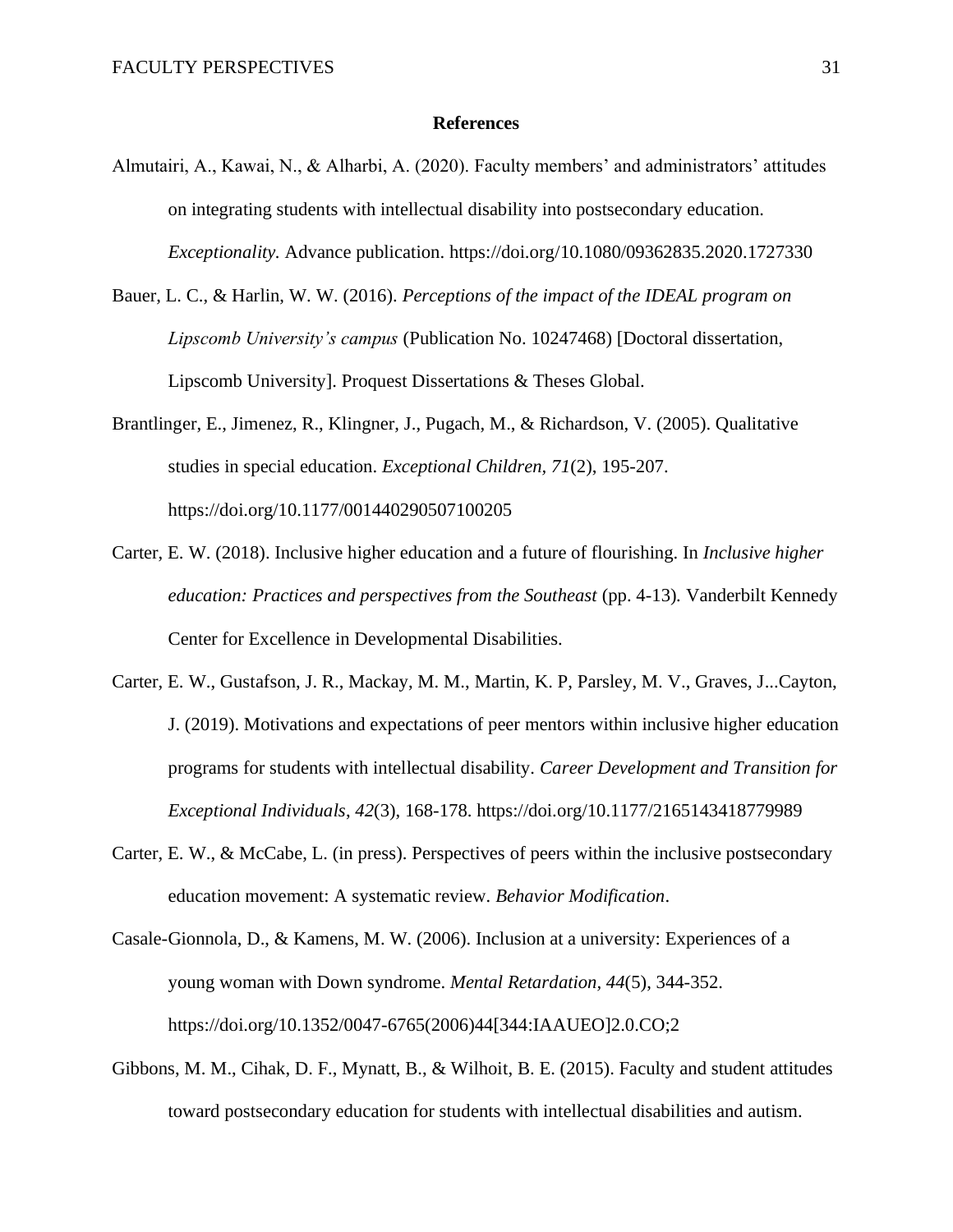*Journal of Postsecondary Education and Disability, 28*(2), 149-162.

- Gilson, C. B., Gushanas, C. M., & Foster, K. (2020). Defining inclusion: Faculty and student attitudes regarding postsecondary education for students with intellectual and developmental disabilities. *Intellectual and Developmental Disabilities*, *58*(1), 65-81. https://doi.org/10.1352/1934-9556-58.1.65
- Giust, A. M., & Valle-Riestra, D. M. (2017). Supporting mentors working with students with intellectual disabilities in higher education. *Journal of Intellectual Disabilities*, *21*(2), 144-157. https://doi.org/10.1177/1744629516651019
- Griffin, M. M., Mello, M. P., Glover, C. A., Carter, E. W., & Hodapp, R. (2016). Supporting students with intellectual disability in postsecondary education: The motivations and experiences of peer mentors. *Inclusion*, *4*(2), 75-88. https://doi.org/10.1352/2326-6988- 4.2.75
- Grigal, M., Hart, D., Papay, C., Smith, F., Domin, D., & Lazo, R. (2019). *Year four annual report of the TPSID model demonstration projects*. Institute for Community Inclusion.
- Grigal, M., Hart, D., & Weir, C. (2012). *Think College standards quality indicators, and benchmarks for inclusive higher education*. Institute for Community Inclusion.
- Grigal, M., Hart, D., & Weir, C. (2013). Postsecondary education for people with intellectual disability: Current issues and critical challenges. *Inclusion*, *1*(1), 50-63. https://doi.org/10.1352/2326-6988-1.1.050
- Grigal, M., & Papay, C. (2018). The promise of postsecondary education for students with intellectual disability. *New Directions for Adult & Continuing Education, 2018*(160), 77- 88. https://doi.org/10.1002/ace.20301
- Hafner, D., Moffatt, C., & Kisa, N. (2011). Cutting Edge: Integrating students with intellectual and developmental disabilities into a 4-year liberal arts college. *Career Development for*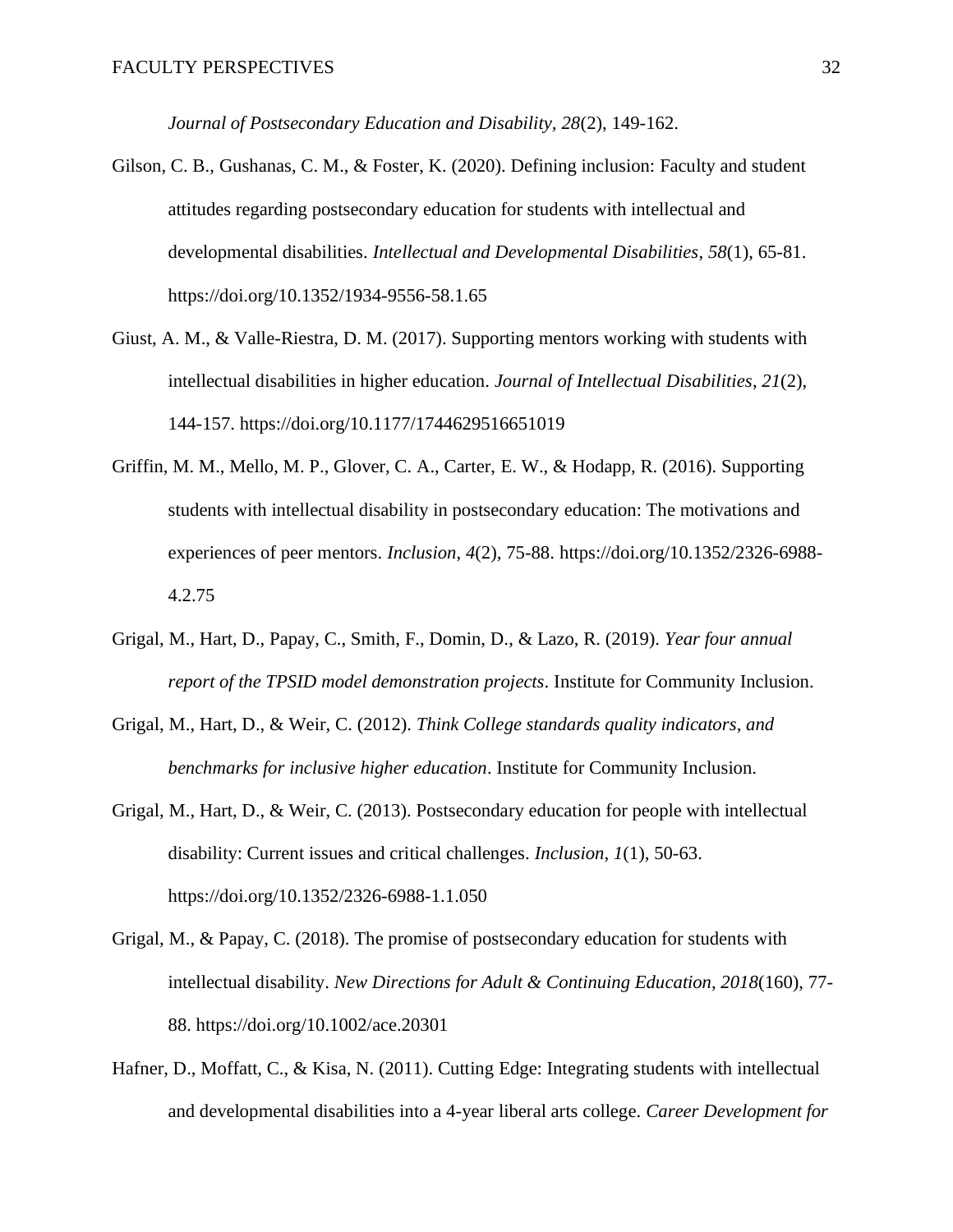*Exceptional Individuals*, *34*(1), 18-30. https://doi.org/10.1177/0885728811401018

- Hall, C., McCabe, L., Carter, E. W., Lee, E. B., & Bethune-Dix, L. K. (in press). Teaching college students with intellectual disability: Faculty experiences with inclusive higher education. *Journal of Inclusive Postsecondary Education*.
- Jones, M. M., Harrison, B., Harp, B., & Sheppard-Jones, K. (2016). Teaching college students with intellectual disability: What faculty members say about the experience. *Inclusion, 4*(2), 89-108. https://doi.org/10.1352/2326-6988-4.2.89
- Kelley, K. R., & Westling, D. L. (2019). *Teaching, including, and supporting college students with intellectual disabilities.* Routledge.
- Kim, E., & Aquino, K. C. (Eds.). (2017). *Disability as diversity in higher education: Policies and practice to advance student success*. Routledge.
- O'Brien, P., Bonati, M. L., Gadow, F., & Slee, R. (Eds.). (2019). *People with intellectual disability experiencing university life*. Brill.
- Patton, M. Q. (2002). *Qualitative research and evaluation methods* (3rd ed.). Sage.
- Pocock, T., & Miyahara, M. (2018). Inclusion of students with disability in physical education: A qualitative meta-analysis. *International Journal of Inclusive Education, 22*(7), 751- 766. https://doi.org/10.1080/13603116.2017.1412508
- Scior, K., & Werner, S. (Eds.). (2016). *Intellectual disability and stigma: Stepping out from the margins*. Palgrave Macmillan.
- Strauss, A., & Corbin, J. (2008). *Basics of qualitative research: Techniques and procedures for developing grounded theory* (3rd ed.). Sage.
- Travers, H., & Carter, E. W. (2020). *A systematic review of how peer-mediated interventions impact students without disabilities.* Manuscript submitted for publication.